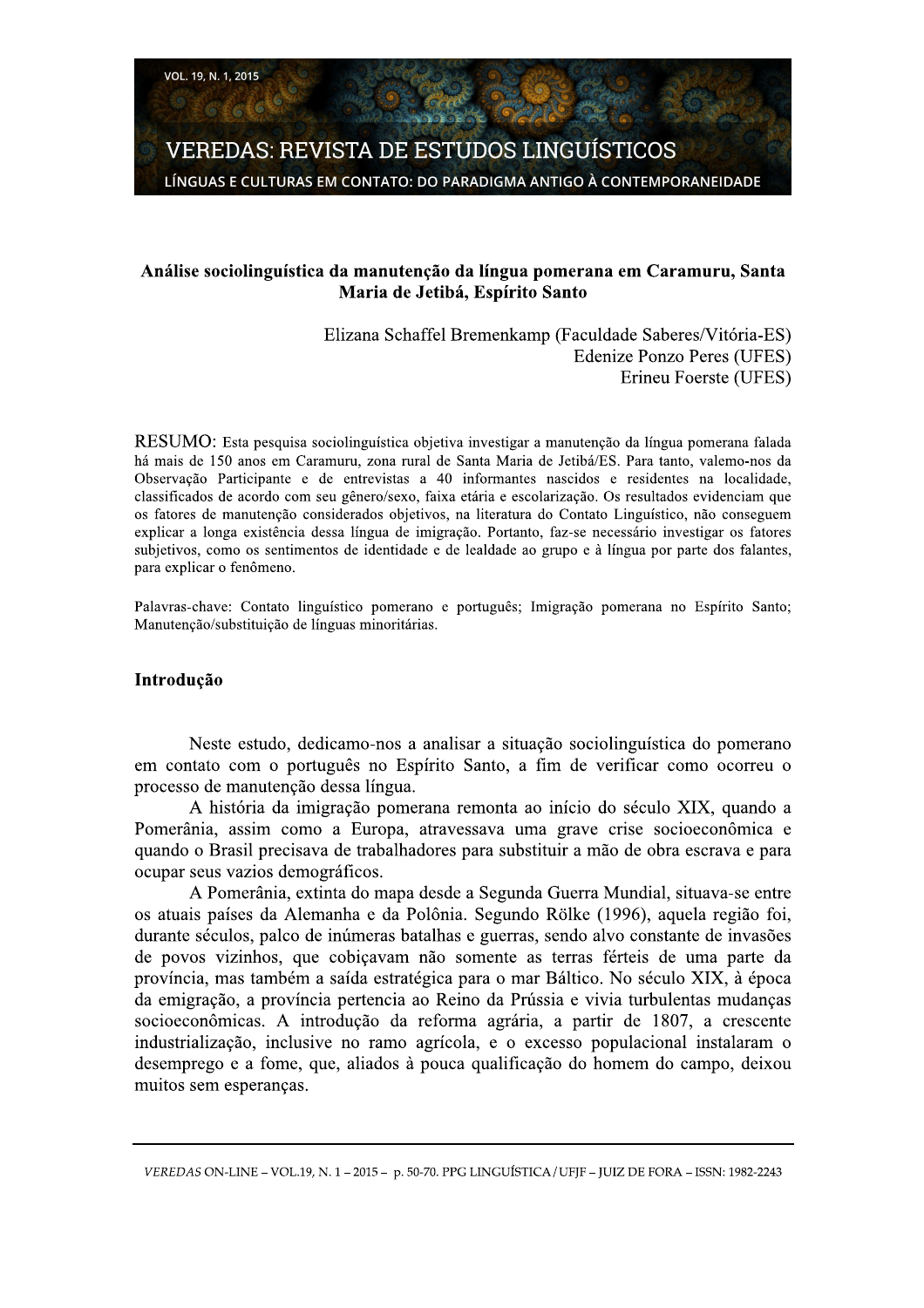Outro fator que impulsionou a emigração foi a proposta do Rei Frederico Guilherme III, em 1817, de unir a Igreja Luterana à Igreja Reformada, visto que ambas estavam presentes nas províncias prussianas. A união, que visava à uniformização litúrgica, provocou discussões acirradas, pois a Província Prussiana da Pomerânia, que era luterana em sua quase totalidade, não estava disposta a abrir mão de sua tradição e convicção religiosas. Assim, a vontade de expressar livremente sua fé e ainda a procura por uma vida melhor, levaram milhares de pomeranos a emigrar. Seus principais destinos foram a América do Norte e o Brasil. Neste país, dirigiram-se para os estados do Sul e para o Espírito Santo.

De acordo com o Arquivo Público do Estado do Espírito Santo (APEES, 2013), o estado recebeu, ao longo do século XIX, mais de 40.000 imigrantes, a maioria europeia. Entre eles estavam 3.933 alemães<sup>1</sup>, ocupando, com esse total, a segunda posição no ranking dos países mais bem representados numericamente, ficando atrás somente dos italianos, os quais somaram 32.900 pessoas. O grupo dos alemães era bastante diverso, no que tange à região de origem e à língua, embora a maioria fosse constituída de pomeranos.

Ao todo, quase 2.500 pomeranos vieram para o Espírito Santo. Isso não é um quantitativo expressivo, haja vista que o estado contava com mais de 24.000 mil habitantes em 1820 (OLIVEIRA, 2008). Ao chegarem ao estado, foram assentados na colônia de Santa Leopoldina, hoje território do município de Santa Maria de Jetibá, uma área de mata virgem e desabitada, como outras da região central do estado.

Anos depois, esses imigrantes se arriscaram novamente nas florestas e começaram a ocupar as chamadas terras quentes, ao norte: Pancas, São Gabriel da Palha e Vila Pavão. Os milhares de imigrantes pomeranos enfrentaram toda a sorte de adversidades nos primeiros anos, os quais, segundo Jacob (1992) e Tressmann (2005), foram extremamente difíceis, diante da falta de ferramentas adequadas para o desmatamento da floresta nativa, do desconhecimento do idioma, da distância dos centros urbanos, do isolamento e da falta de assistência médica, escolar e religiosa.

Hoje, depois de mais de um século e meio de sua chegada, esse povo já soma cerca de 120 mil pessoas no Espírito Santo (TRESSMANN, 2005). Atualmente, apesar de a maioria dos descendentes de imigrantes ainda se dedicar ao cultivo da terra, sua vida está muito melhor do que quando chegaram. Eles trabalham na própria terra, moram em casas de alvenaria, têm meios de transporte próprios, e muitos têm caminhões para levar suas produções agrícolas e comercializá-las nos grandes centros urbanos.

Quanto à língua e à cultura, durante os anos em que durou o processo imigratório, elas foram alimentadas com novas levas de imigrantes, os quais renovavam as esperanças de vitória na terra estrangeira e ajudavam a preservar as lembranças dos mais antigos, que já estavam no Brasil, em alguns casos, há mais de uma década.

 $1$ O APEES contabiliza os imigrantes pomeranos e alemães num mesmo grupo.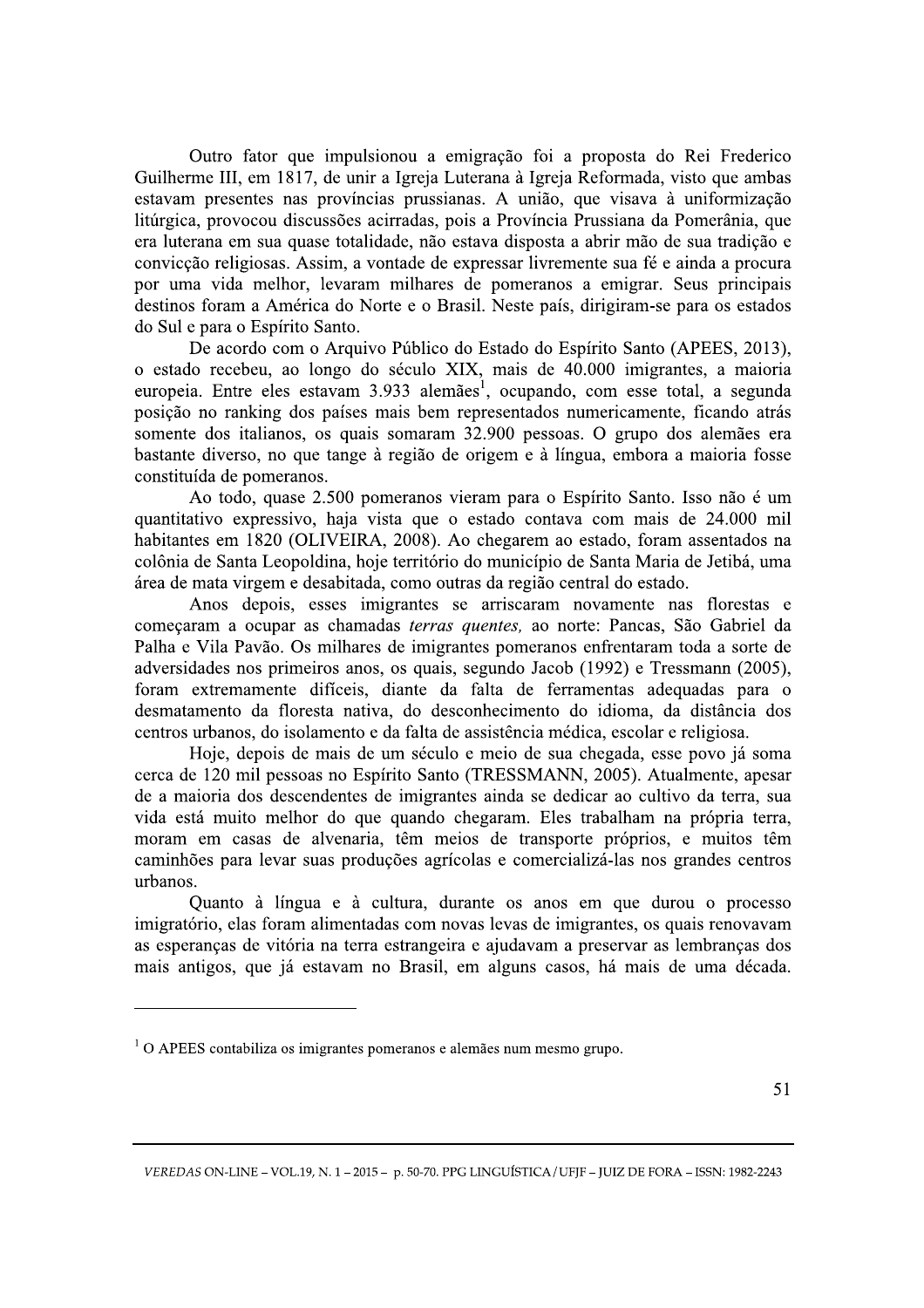Praticamente extinta no seu local de origem (TRESSMANN, 2005; SCHUMM, 2013), a língua pomerana se manteve, no Espírito Santo, mesmo sob condições adversas de sobrevivência. Ela continua sendo falada pelo povo pomerano do estado, a despeito da Lei da Terceira Geração (WEINREICH, 1970 [1953]), lei esta que compreende a sistematicidade da substituição das línguas de imigração já na terceira geração dos descendentes de imigrantes.

Alguns estudos científicos analisam a manutenção da língua pomerana, tais como o de Tressmann (2005), que entende que, pelo fato de os imigrantes pomeranos serem numericamente superiores, eles absorveram os demais grupos germânicos em termos de língua e confissão religiosa. A validade dessa justificativa para a manutenção da língua pomerana é inquestionável, inclusive porque ela se coaduna com as pesquisas de diversos autores do Contato Linguístico (WEINREICH, 1970 [1953]; DE HEREDIA, 1989; APPEL & MUYSKEN, 1996; FASOLD, 1996; BAKER & JONES, 1998; GROSJEAN, 2001; MATRAS, 2009; etc.), mas, comparando o pomerano com outras línguas de imigração que chegaram ao estado na mesma época e sob condições bastante semelhantes, percebemos a fragilidade de certos argumentos, tendo em vista que, por vezes, um mesmo fenômeno contribui para ambos os processos, de manutenção e de substituição. Dessa forma, neste estudo, veremos que os fatores subjetivos são fundamentais para que um grupo minoritário conserve sua língua.

### 1. Procedimentos metodológicos

#### 1.1. A coleta de dados

A coleta de dados deu-se por meio de entrevistas e da Observação Participante, como descrito a seguir.

#### 1.1.1. As entrevistas

Como dissemos, o objetivo principal desta pesquisa é analisar o processo de manutenção do pomerano na comunidade de Caramuru, município de Santa Maria de Jetibá.

Pelo fato de uma autora do presente trabalho ser pomerana, falar essa língua e pertencer à comunidade sob estudo, foi possível conseguir a confiança dos entrevistados e obter bons dados. Para essa coleta, foi elaborado um questionário semiestruturado com 66 perguntas, a fim de que se fizessem os ajustes necessários a cada informante e de poder-se computar cada resposta dada por eles.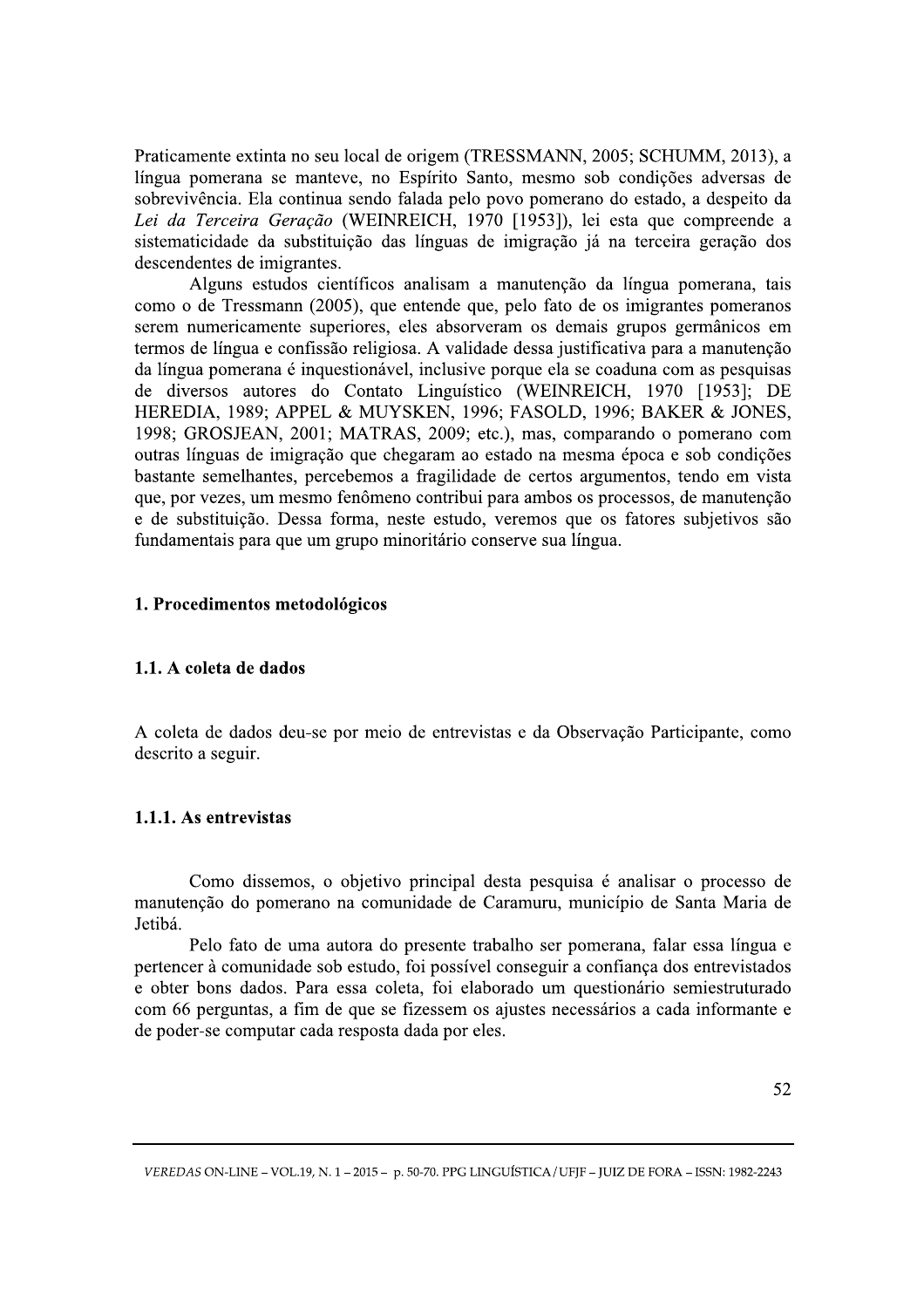As entrevistas foram feitas majoritariamente na língua pomerana e variaram de 15 minutos, com um informante jovem, a mais de uma hora, com os idosos. Isso se deve, entre outras coisas, ao fato de se ter respeitado a vontade e a dinâmica de conversação dos entrevistados. Basicamente, os mais jovens foram mais sucintos em suas respostas, pois não conheciam maiores detalhes da história pomerana. Já os mais velhos sentiram necessidade de contar fatos e de pensar nas mudanças ocorridas na comunidade.

As entrevistas foram gravadas em áudio e vídeo, pois, além de ficarmos mais livres para conduzi-las, esse tipo de registro possibilita a entrevista em grupo, adotada nesta pesquisa. Como o aparelho não emite nenhuma luz ou som, em pouco tempo os informantes se esqueciam dele. Assim, foi mais fácil obter uma comunicação natural, conseguindo minimizar o Paradoxo do Observador (LABOV, 2008 [1972]).

Por último, o Termo de Consentimento Livre e Esclarecido - TCLE - foi assinado por todos os informantes, permitindo-nos fazer uso das informações levantadas.

### 1.1.2. A Observação Participante

A Observação Participante (OP) foi uma técnica bastante produtiva nesta pesquisa. Segundo Martins e Theóphilo (2007, p. 85), "a significância de um trabalho dessa natureza [a OP] é evidenciada pela riqueza, profundidade e singularidade das descrições obtidas". Nossa opção por essa metodologia se justifica por vermos que não teríamos acesso a muitas informações significativas para o nosso tema, se utilizássemos unicamente as respostas das entrevistas. Quanto às questões formais da execução da OP, (1) não tivemos problemas em adentrar a comunidade e participar dela, visto que, como dissemos anteriormente, pertencemos a esse grupo; (2) não houve necessidade de pedir permissão para a observação, uma vez que trabalhamos com pessoas em situações ordinárias e na sua vida cotidiana real (JORGENSEN, 1989).

Os sujeitos observados foram escolhidos aleatoriamente. Para agrupá-los e fazer possíveis generalizações, valemo-nos de algumas características que os classificassem, tais como pais, mães e filhos; idade pré-escolar, jovem, casado, etc., que nos possibilitassem teorizar a situação e generalizar os informantes por meio de certas categorias socioculturais. Os registros e anotações foram feitos discretamente, logo após a observação, em cadernos pequenos.

O período de observação compreendeu os meses de janeiro a outubro de 2013. Ninguém sabia que estava sendo observado, pois promovíamos ou observávamos conversas sem aparente interesse, em diferentes grupos etários e em diversas situações, que variavam de acordo com seu grau de formalidade (+ ou - formais), como descrito a seguir.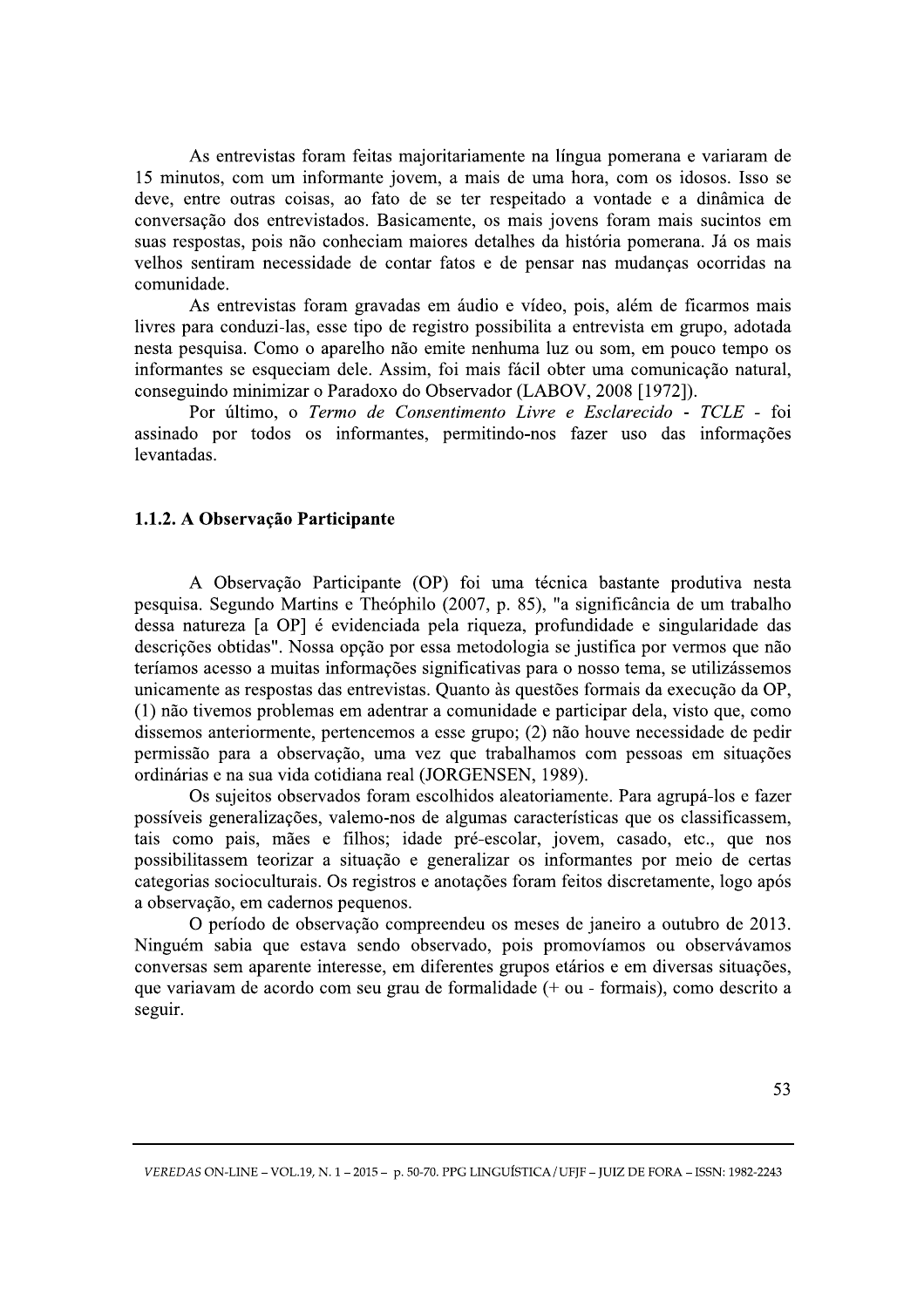(+) FORMAL. Nesta categoria estão alocadas as situações nas quais se segue algum rito, e a fala, se existe, é monitorada.

i. Encontros religiosos. Sob este título, abrigamos diversas situações nas quais havia maior formalidade, dados o ritual da igreja e a presença do pastor. Foram observados: encontros de mulheres e de casais, cultos e estudos bíblicos (realizados na casa de membros da comunidade).

ii. Rotina escolar. Visitamos a escola situada no centro de Caramuru, a fim de verificar como está o prestígio do pomerano em relação ao professor, que, por muitos anos, proibiu o uso dessa língua, além de verificar se, fora do horário das aulas, é usado o pomerano.

iii. As conversas pré e pós-entrevistas. Quando propúnhamos a gravação de uma entrevista, observávamos a postura, o comportamento e as colocações que o informante fazia antes e depois da gravação.

(-) FORMAL. Nesta categoria estão alocadas as situações em que prevalecia a fala espontânea.

i. Festas de casamento e de igreja. Durante as festas na comunidade, observávamos o comportamento linguístico dos grupos que se formavam, de acordo com sua faixa etária.

ii. Reuniões familiares. Aqui estão incluídas as conversas entre familiares que se visitam ou se falam por telefone. Incluímos também o dia a dia de algumas famílias com as quais conseguimos estar durante seus afazeres cotidianos.

iii. O comércio. Observamos o centro comercial de Caramuru, pois queríamos verificar como se dão as relações de compra e venda e de prestação de serviços. Nosso interesse maior, nessa observação, era o de investigar o impacto das recentes iniciativas políticas de adoção do pomerano no comércio e os usos das línguas pomerana e portuguesa nesse ambiente.

Cada uma dessas situações foi observada por mais de uma vez e, com isso, os sujeitos foram variando, fato que nos ajudou na organização e generalização das informações obtidas. Achamos que todas essas situações são de algum modo uma boa representação da rotina da comunidade.

# 1.2. A localidade

Dentre as mais de cinquenta comunidades de Santa Maria de Jetibá, a localidade escolhida para esta pesquisa foi Caramuru, que dista 20 km da Sede e cerca de 80 km de Vitória, a capital do estado. Trata-se de uma comunidade cuja população é composta majoritariamente por descendentes de imigrantes pomeranos, que trabalham principalmente na agricultura familiar.

VEREDAS ON-LINE - VOL.19, N. 1 - 2015 - p. 50-70. PPG LINGUÍSTICA / UFIF - JUIZ DE FORA - ISSN: 1982-2243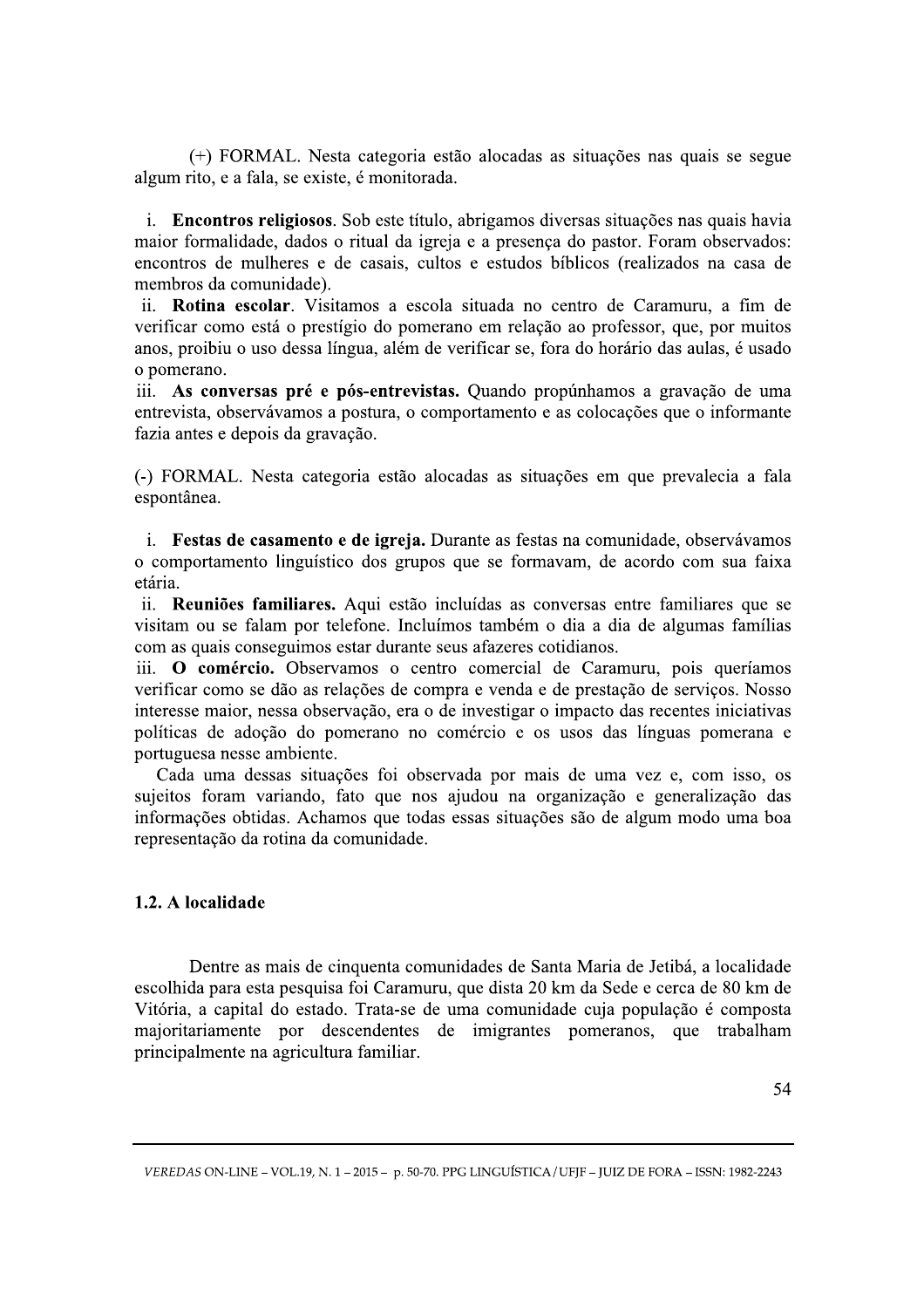Caramuru se localiza em um vale cercado por morros e colinas, com muitos fragmentos florestais no entorno. Exceto no pequeno centro, as casas e propriedades estão bastante divididas no espaço geográfico; entretanto, apesar das distâncias, praticamente todos os moradores se conhecem.

Por outro lado, a comunidade também apresenta traços urbanos: a principal via de acesso ao lugar é asfaltada; há uma torre de telefonia celular e rede de internet apesar de serem poucos os que têm acesso a esses recursos. Ela conta ainda com um banco, três mercados, duas lojas de roupas, duas padarias, um posto de combustíveis, um laboratório clínico, uma loja de material de construção, um restaurante, três salões de beleza, uma escola estadual de ensino fundamental e médio, uma pré-escola, um posto médico e uma clínica odontológica. Também está instalado em Caramuru o escritório de uma avícola, a qual emprega muitos trabalhadores assalariados: catadores, classificadores e embaladores de ovos, motoristas etc.

Apenas os médicos, dentistas e enfermeiros residem fora da comunidade; no entanto, o contato com *outsiders* não se resume a eles. Os moradores de Caramuru vão frequentemente ao centro de Santa Maria de Jetibá realizar consultas médicas especializadas e fazer compras. Também os produtos cultivados na zona rural são levados à CEASA-ES (Centrais de Abastecimento do Espírito Santo S.A.), a fim de serem comercializados. Assim sendo, o contato de muitos homens com a região metropolitana de Vitória é semanal.

Em suma, apesar de Caramuru ser uma comunidade rural, seus moradores mantêm contato crescente com a língua portuguesa, o que poderá ser um desafio para a manutenção da língua e das tradições pomeranas.

#### 1.3. Os informantes

Nesta pesquisa, todos os informantes selecionados são descendentes de pomeranos, classificados de acordo com sua faixa etária, nível de escolaridade e gênero/sexo. Em princípio, planejávamos dividir os informantes de acordo com a geração de imigrantes a que os entrevistados pertenciam, mas isso não foi possível, pois a maioria deles, sobretudo os mais jovens, desconhece essa informação. Assim, optamos por analisar os dados utilizando-se a faixa etária de nossos sujeitos. No entanto, o termo geração aparece em nossa análise, pois decidimos usar a medida que diz que uma geração compreende vinte anos (cf. CHAMBERS; TRUDGILL, 1994).

Ao todo foram realizadas 40 entrevistas válidas. Os informantes foram classificados de acordo com quatro faixas etárias: 11 informantes de 09 a 13 anos (Grupo-I); 10 informantes de 14 a 30 anos (Grupo-II); 08 informantes de 31 a 55 anos (Grupo-III); e 11 informantes com mais de 55 anos de idade (Grupo-IV). No primeiro grupo estão as crianças em fase escolar até a Confirmação, rito religioso que marca a passagem da infância para a vida adulta. No segundo grupo estão os adolescentes e jovens. Depois da Confirmação, o jovem, então com média de 14 anos, está habilitado a

VEREDAS ON-LINE - VOL.19, N. 1 - 2015 - p. 50-70. PPG LINGUÍSTICA / UFIF - JUIZ DE FORA - ISSN: 1982-2243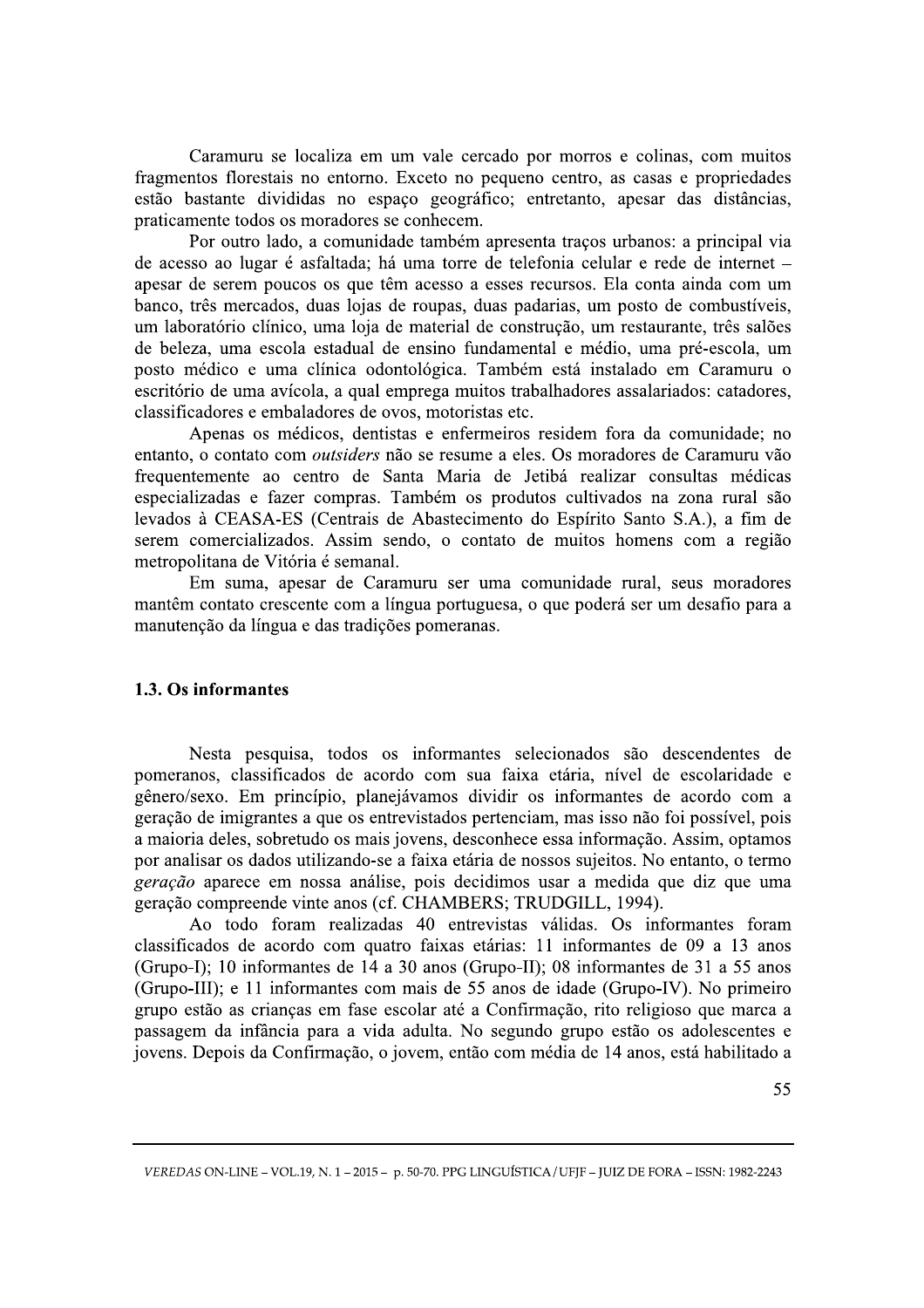namorar, casar e ser padrinho/madrinha, entre outras coisas. Nesse grupo também se encontram os adultos casados. A confirmação e o casamento são rituais de passagem muito importantes na comunidade e precisam ser levados em consideração, quando da divisão das faixas etárias. No terceiro grupo encontram-se os adultos que estão na sua fase laboral, mais estável. E, no quarto, os aposentados.

Os informantes também foram divididos quanto ao gênero/sexo - feminino e masculino - e a escolaridade - 0 a 4 anos, 5 a 8 anos e mais de 8 anos de escolarização; entretanto, não foi possível encontrar, no G-IV, ninguém com mais de 4 anos de escolaridade e, no G-III, não foram encontradas pessoas com mais de 8 anos.

Após a realização das entrevistas, elas foram transcritas e, posteriormente, analisadas.

# 2. A língua pomerana do passado ao presente: elucidando os fatores de manutenção da língua de imigração

Como dissemos, pretendemos saber por que o pomerano continua a ser falado até hoje, resistindo à Lei da Terceira Geração (cf. WEINREICH, 1970 [1953]). Obviamente, não conseguiremos analisar todos esses anos de (trans)formação étnica e histórica, mas, por meio das entrevistas colhidas e das observações feitas, pudemos entender o desenvolvimento da comunidade nos últimos anos. A fim de alcançar nosso propósito, inserimos, no roteiro de entrevista, perguntas como as seguintes:

a) O pomerano continua sendo a primeira língua das crianças?

b) Ele já foi mais falado do que é hoje ou ele é falado hoje em dia tanto quanto antigamente? Fala-se tanto em público quanto em casa?

c) Você acha importante falar pomerano? E o português?

d) Você acha que, se o pomerano deixasse de ser falado, faria alguma falta?

e) Em sua casa, todos falam pomerano? Vocês falam só pomerano em casa ou também usam o português?

f) Qual é a sua língua do coração?

 $g$ ) E o que acontece quando um dos pais não fala a língua? Os filhos normalmente aprendem qual?

h) Havia uma língua mais usada que o pomerano, antigamente? Se sim, qual?

i) A língua pomerana já foi proibida? Por quê? Como essa proibição afetou a língua e a cultura pomerana? E na sua familia, houve algum impacto?

j) Você já foi discriminado por falar pomerano? O que você pensou sobre isso? Você já discriminou alguém por não falar pomerano?

k) Na sua época, todos falavam pomerano na escola? Vocês foram discriminados por falar pomerano? etc.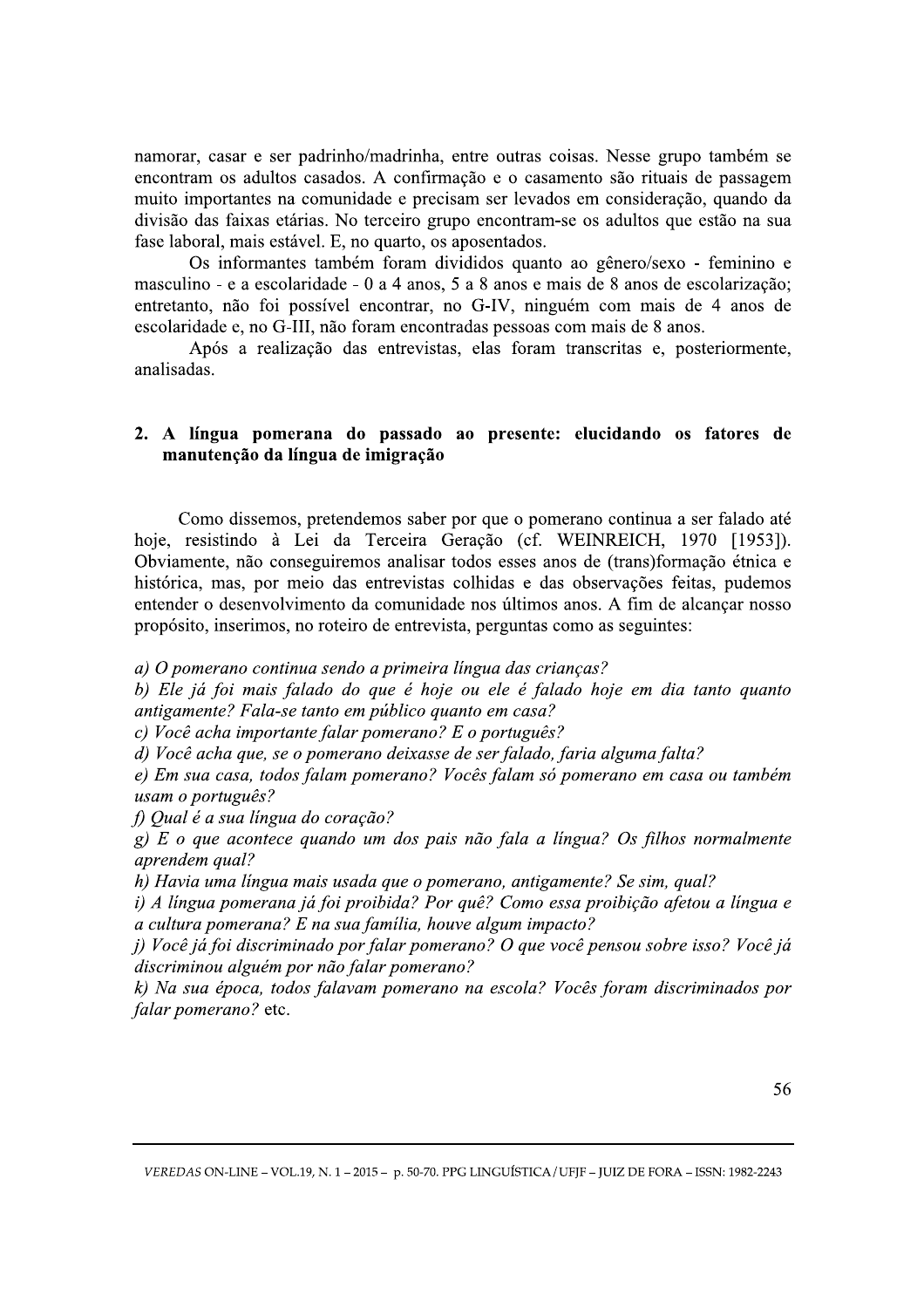A existência da língua pomerana até hoje, 150 anos após a chegada dos primeiros imigrantes, é uma história à parte. Dizer que o pomerano foi mantido por todo esse tempo é o mesmo que dizer que essa língua de imigração esteve em relativa estabilidade no que se refere ao número de falantes, à proficiência dos adultos e crianças e aos ambientes específicos que ocupa (BAKER; JONES, 1998). Portanto, durante esse século e meio, os descendentes dos imigrantes utilizaram-na nos domínios pessoais, sociais e culturais.

Analisemos, então, os fatores que promovem a manutenção e/ou a substituição de uma língua minoritária, comumente citados na literatura do Contato Linguístico.

### A) Localização geográfica da comunidade

Segundo Weinreich (1970 [1953]), Fasold (1996), Baker e Jones (1998) e Grosjean (2001), entre outros, é mais fácil manter-se uma língua de imigração em regiões rurais porque a área rural é mais isolada e, portanto, menos influenciada pelo mundo moderno.

Höhman (2009; 2010) acredita que o isolamento dos imigrantes pomeranos do Espírito Santo foi determinante para a manutenção de sua língua. No entanto, pensamos, com base nos estudos sobre identidade e etnicidade, que apenas o isolamento e o menor contato com a língua majoritária não explica essa manutenção. Segundo Poutignat e Streiff-Fenart (1998) e Appel e Muysken (1996), a assimilação e a aculturação não são consequências inevitáveis do contato intergrupal. Ao contrário, a modernidade despertou não só a "emergência de identidades particularistas" (POUTIGNAT; STREIFF-FENART, 1998, p. 28), mas também viabilizou a difusão de técnicas de militância. Assim, entender nossa identidade e lutar por ela compreende necessariamente conhecer o Outro.

Foi apenas em 1988 que Santa Maria de Jetibá tornou-se município e foi a partir dessa data que a região comecou a receber mais brasileiros; também o comércio e instituições governamentais (escolas, hospitais, prefeitura) chegaram, o que requeria pessoas qualificadas e falantes do português. Há duas décadas e meia vem ocorrendo um crescente processo de urbanização, intensificado nos últimos anos. E a urbanização, como sabemos, não ocorre como um fenômeno isolado. Ela requer novos comportamentos, aposta em formas de viver mais modernas e disponibiliza empregos e trabalhos que exigem qualificação. Devido à grande movimentação causada pela chegada intensa do *modus* urbano, no sentido de reorganizar a vida social, ética, demográfica e trabalhista da comunidade, haveria um favorecimento da substituição do pomerano pelo português. Entretanto, pelo fato de a urbanização ter-se dado apenas no final dos anos 1980, entendemos que esse isolamento realmente favoreceu a manutenção da língua pomerana.

VEREDAS ON-LINE - VOL.19, N. 1 - 2015 - p. 50-70. PPG LINGUÍSTICA / UFIF - JUIZ DE FORA - ISSN: 1982-2243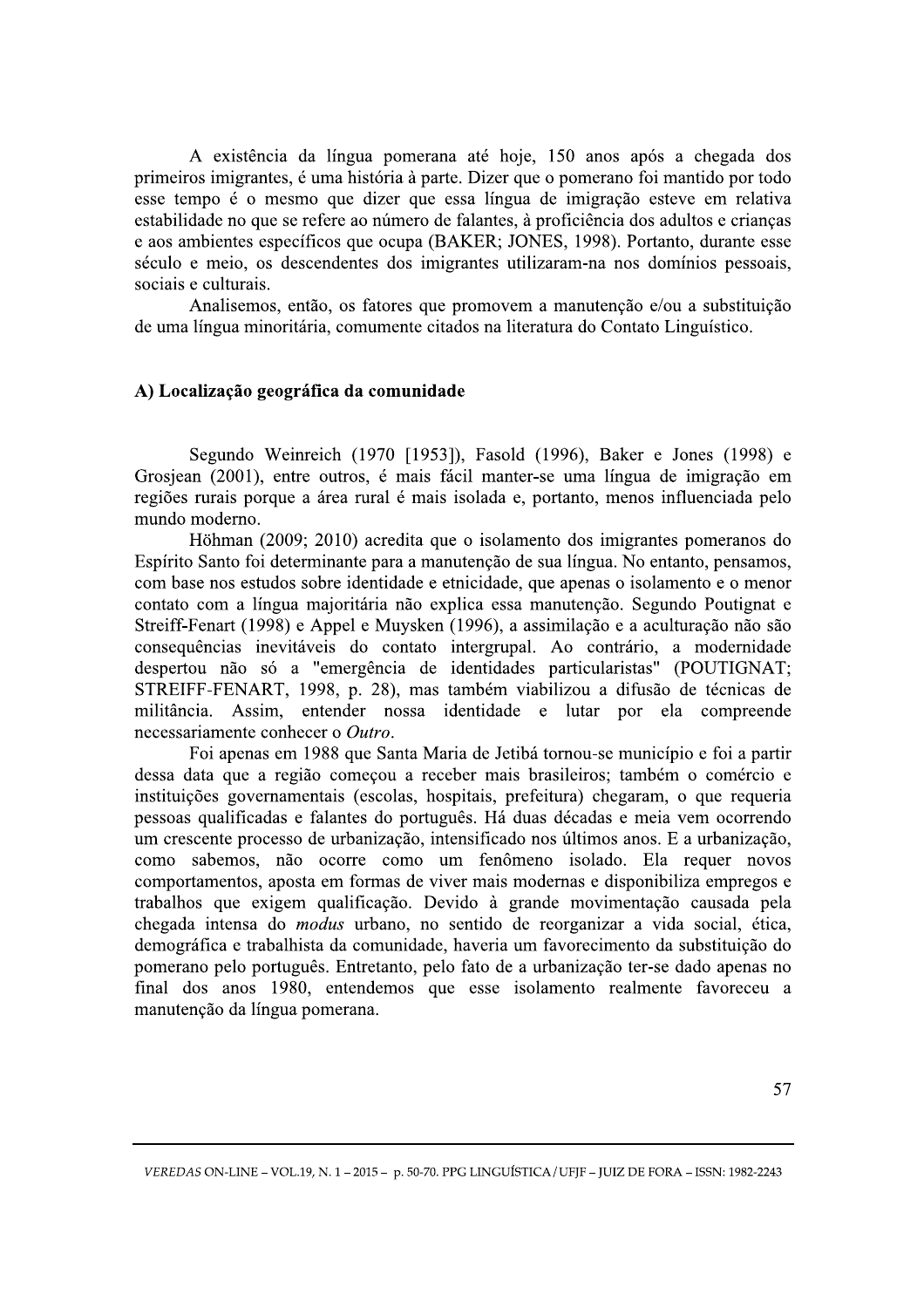#### B) O tamanho da comunidade e o número de falantes.

Outro fator social que favorece a manutenção de uma língua minoritária é o tamanho da comunidade. Com relação à dimensão do grupo pomerano e sua concentração, somente no princípio eles ajudaram a manter a língua pomerana. Em primeiro lugar porque os imigrantes foram colonizadores<sup>2</sup> daquela pequena comunidade e, em segundo lugar, porque ali eles, embora fossem numericamente poucos, eram a expressiva maioria.

Grupos pequenos e dispersos são fortemente propensos a abandonar uma língua de imigração (GILES et al., 1977; BAKER; JONES, 1998; GROSJEAN, 2001). Já sabemos que 2.400 imigrantes pomeranos vieram para o Espírito Santo, e esse total representava uma parcela muito pequena da população. Esse fato não seria capaz de favorecer a manutenção. Em contrapartida, a formação das ilhas linguísticas, dada a concentração pomerana em determinados pontos do território espírito-santense, foi benéfica, pois, apesar de serem poucos, estavam juntos, o que ajudava a sua organização social.

A despeito da falta de políticas públicas de inclusão para os imigrantes e dos estereótipos criados pela mídia, os pomeranos, que não gostavam de atrair holofotes sobre si mesmos, tiveram que unir-se mais, ajudar-se e desenvolver-se, para garantirem seu lugar. Apesar de o preconceito trazer consequências muito negativas para as vítimas, ele uniu ainda mais esses imigrantes.

#### C) A religião.

Um terceiro fator propiciador da manutenção linguística é a religião do país receptor; entretanto, o catolicismo, religião oficial do Brasil, não foi adotado pelos pomeranos, que, a propósito, vieram salvar seu luteranismo e mantê-lo conforme a tradição requeria. A religião luterana e os pomeranos mantêm uma relação inseparável, mas a língua da igreja luterana no Espírito Santo não era o pomerano, e sim o alemão padrão. Assim, para explicar essa relação, voltemo-nos à função desempenhada pela igreja, a qual é um ambiente fundamental na vida de uma pequena comunidade. No caso específico dos pomeranos do Espírito Santo, a igreja atuou e atua na criação de um imaginário comum e ajuda a sustentá-lo (BAHIA, 2011 [2000]).

Dessa forma, mesmo que o pomerano não tivesse sido a língua da igreja, nessa instituição os falantes mantiveram sua unidade pautada na diferença entre eles próprios

<sup>&</sup>lt;sup>2</sup> Qualificamos os pomeranos como colonizadores devido à situação de serem os primeiros habitantes de Santa Maria de Jetibá.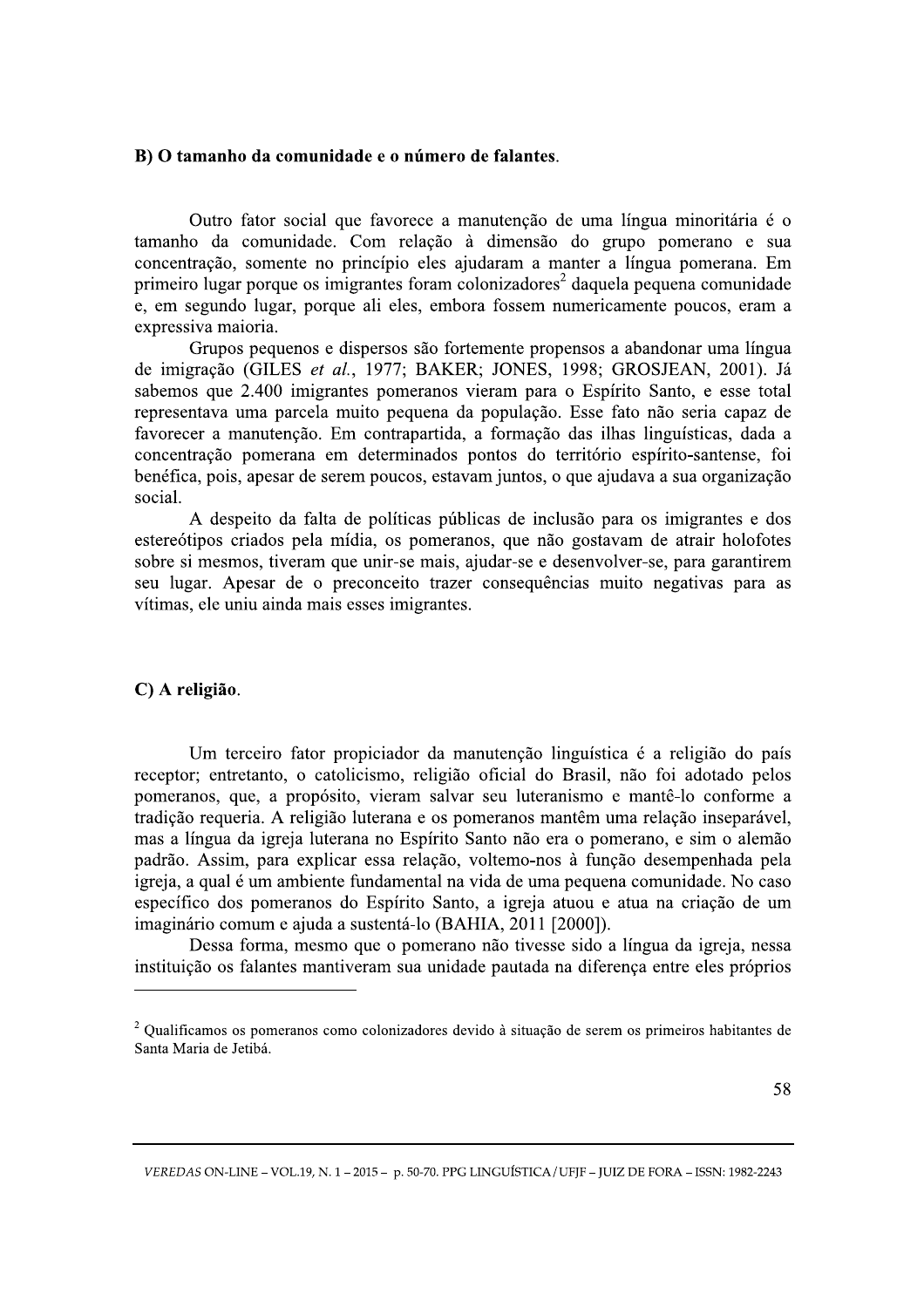e os *outsiders*. Esse imaginário sustentado pela igreja passa pela atribuição do adjetivo *trabalhador* para os imigrantes e pela fé e ética dos luteranos-pomeranos. Dessa forma, o que ocorre basicamente é que a igreja qualifica o pomerano como um ser de bem, e os imigrantes o tomam para si. Aqui, elementos culturais e religiosos se misturam.

A religião é, também, um forte fator de oposição dos pais aos namoros e casamentos dos filhos com jovens de outros grupos étnicos, como mostra o excerto a seguir<sup>3</sup>.

| <b>Excerto 01</b>                                                                                                                                                                                                                                | Excerto 01 - Tradução livre                                                                                                                                                                                                                         |
|--------------------------------------------------------------------------------------------------------------------------------------------------------------------------------------------------------------------------------------------------|-----------------------------------------------------------------------------------------------------------------------------------------------------------------------------------------------------------------------------------------------------|
| Entrevistadora: Oiwer dai hochtijd, wou wäir dat<br>dun, kün man dun frijge mit wem man wul urer<br>däire dai fåter un muter dat uutsuike? Kün dat air<br>swart sin urer air katoulisch? Wou wäir dat?                                           | Entrevistadora: Sobre os casamentos, como era<br>outrora, podíamos casar com quem quiséssemos<br>ou os pais é que escolhiam [o cônjuge]? Podia ser<br>um negro ou católico? Como era isso?                                                          |
| HGH (51,4,F): Dai sääre airste ümer, dai airste<br>lüür dat wäir ümer uutsögt woure. Dai hare müst<br>sou neeme as sai, as dai ule uutsögt hare. Dai kiner<br>hare müst sou frijge as dai ule dat uutsögt hare,<br>hare sich küt kaine uutsuike. | HGH: Eles sempre falavam que para os primeiros<br>isso era escolhido. Eles tinham que aceitar como<br>eles, como os mais velhos tinham escolhido. Os<br>filhos tinham que aceitar como os pais escolhiam,<br>antigamente, eles não podiam escolher. |
| Entrevistadora: Küüne dat katoulisch sin urer<br>swarte?                                                                                                                                                                                         | Entrevistadora: Podiam ser católicos ou negros?                                                                                                                                                                                                     |
| $RHF(51,3,M)$ : Düst uk ni, nei.                                                                                                                                                                                                                 | <b>RHF</b> : Também não podia, não.                                                                                                                                                                                                                 |
| HGH: Düst uk ni. Dat is jå nog går ni seir lang<br>heer, as's dat ni laite.                                                                                                                                                                      | HGH: Também não podia. Isso não faz nem muito<br>tempo que eles não deixavam.                                                                                                                                                                       |
| Entrevistadora: Na jå.                                                                                                                                                                                                                           | Entrevistadora: É.                                                                                                                                                                                                                                  |
| HGH: Wat dår richtig hijner an wäire bet hüüt<br>jå nog, wat richtig starke sin, låte bet hüüt jå nog<br>ni, nei sou ine katoulische kirche frijge urer sou.                                                                                     | HGH: Os que estavam bem firmes até hoje<br>ainda, os que são bem rígidos ainda hoje não<br>[deixam] assim casar na igreja católica ou coisa<br>parecida.                                                                                            |

Excerto 1: Trecho de entrevista com informantes do G-IV.

Pelo depoimento acima, não é difícil entender a tendência endogâmica dos casamentos pomeranos; entretanto, ultimamente, com a urbanização do município e a diversificação e aumento populacional, vêm crescendo o número de uniões com

 $3 \text{ A revisão ortográfica dos depoimentos em pomerano seguiu a proposta de Tressmann (2005; 2010).}$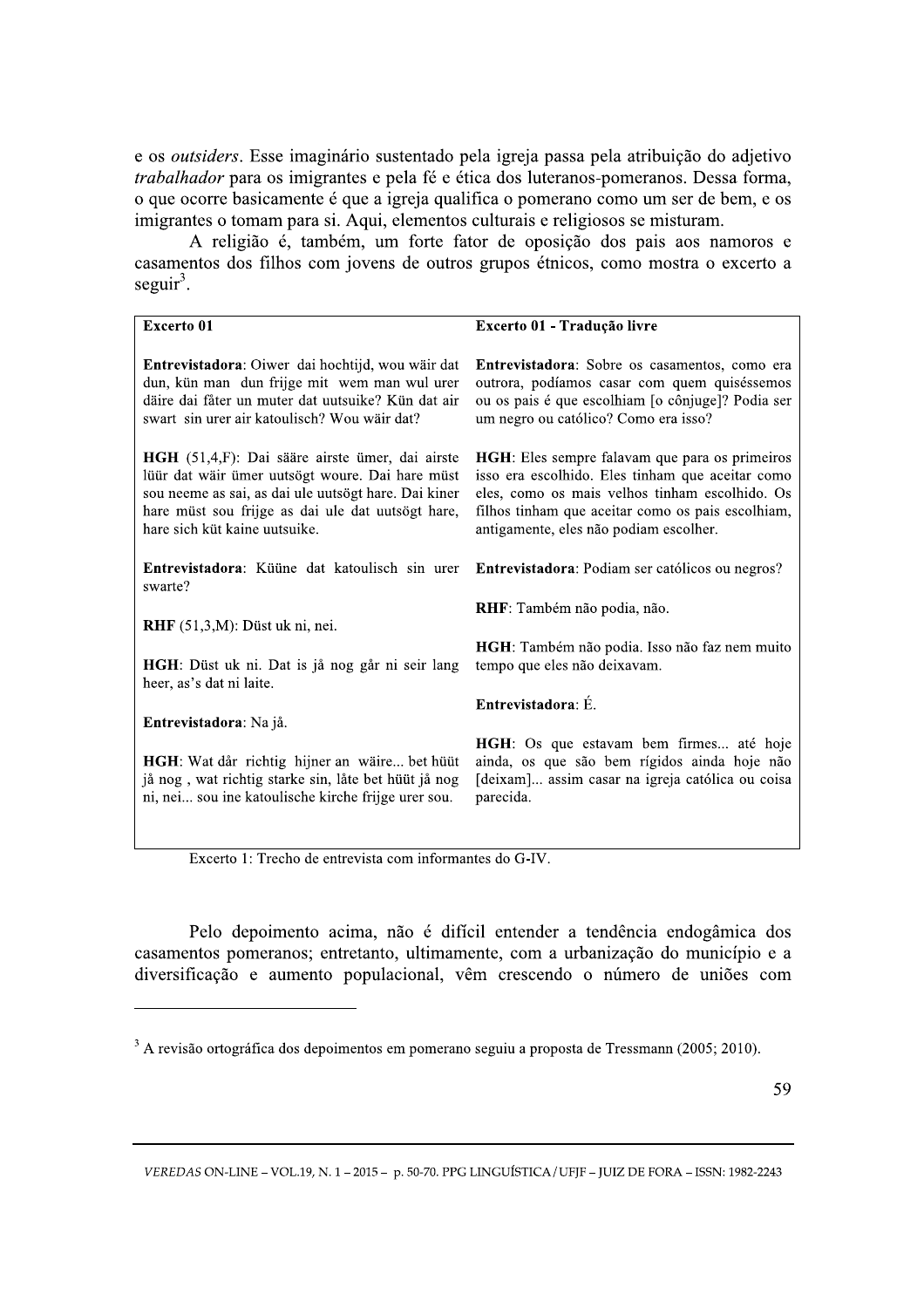brasileiros e descendentes de italianos, principalmente. Quando isso ocorre, observa-se que alguns tornam-se luteranos; entretanto, na língua, nem sempre acontece de o pomerano ser adotado. No entanto, ainda se condena o indivíduo que renuncia aos valores essenciais do grupo (BAHIA, 2011 [2000]).

De fato, os casamentos entre diferentes etnias comprometem o "grau de fechamento" (BLOM; GUMPERZ, 2002 [1972], p. 60) do grupo, pois, nesses matrimônios, frequentemente são as línguas de maior prestígio que sobrevivem, independentemente se é a da mãe ou do pai, como no caso dos holandeses do Espírito Santo (SCHAFFEL, 2010). Sabemos que "[...] la familia es el ámbito más importante del uso linguístico [...]" (APPEL; MUYSKEN, 1996, p. 57). Sendo assim, esse domínio é crucial para a manutenção do pomerano. Para que o português não tome esse domínio, é preciso que se acredite no bilinguismo aditivo, em que a introdução da L2 não preveja a saída da L1. Em suma, o lar e a igreja são, portanto, domínios essenciais para a manutenção de uma língua e uma cultura minoritária. São eles que repassam às crianças todos os valores e tradições acumulados e prestigiados pelo seu grupo.

# D) O apoio institucional às línguas minoritárias.

Outro fator primordial para a manutenção de uma língua de imigração é o apoio institucional que ela recebe, mas, no Brasil, elas foram proibidas, no Governo de Getúlio Vargas. Entretanto, essa falta de apoio institucional, que foi prejudicial à manutenção das demais línguas minoritárias do Espírito Santo, parece não ter afetado o pomerano. Uma informante assinalou essa resistência: em público não se podia falar pomerano, mas, em casa, não havia ninguém que impedisse.

| Excerto 02                                           | Excerto 02 - Tradução livre                       |
|------------------------------------------------------|---------------------------------------------------|
|                                                      |                                                   |
| Entrevistadora: Un den Dun as duu klain              | <b>Entrevistadora</b> : E quando você era pequena |
| wäist däist duu däire dai ales meist up              | você as pessoas falavam mais em pomerano?         |
| Pomerisch sou, dai lüür dat fortele?                 |                                                   |
|                                                      | <b>MB</b> : Uhum. Tudo em pomerano E aí uma vez   |
| $MB$ (71,0,F): Uhum. Ales up pomerisch Un            | teve um tempo quando eu era bem pequena, aí       |
| dun ais, dai tijd as wäst wou ik gans klain wäst     | tinha os camisas-verdes e ninguém mais podia      |
| bün, kijk as dun wäire dai gruin hemde rijne         | falar pomerano.                                   |
| koome dun Hät düst kair Pomerisch reere.             |                                                   |
|                                                      | <b>Entrevistadora:</b> Ah! E na sua família isso  |
| <b>Entrevistadora:</b> Ah! Un in dijn familch is dat | também                                            |
| den uk                                               |                                                   |
|                                                      | MB: Sim, mamãe sempre contava. Quando             |
| MB: Jå, mamai hät dat den ümer forteld. Kijk         | mamãe ia aos bailes, ou teve um baile uma vez     |
| mamai is den, wen sai upm dans gåe wäir,             | e lá ninguém podia falar pomerano porque senão    |
| urer dår weegen as air dans wäst un dår har          |                                                   |

60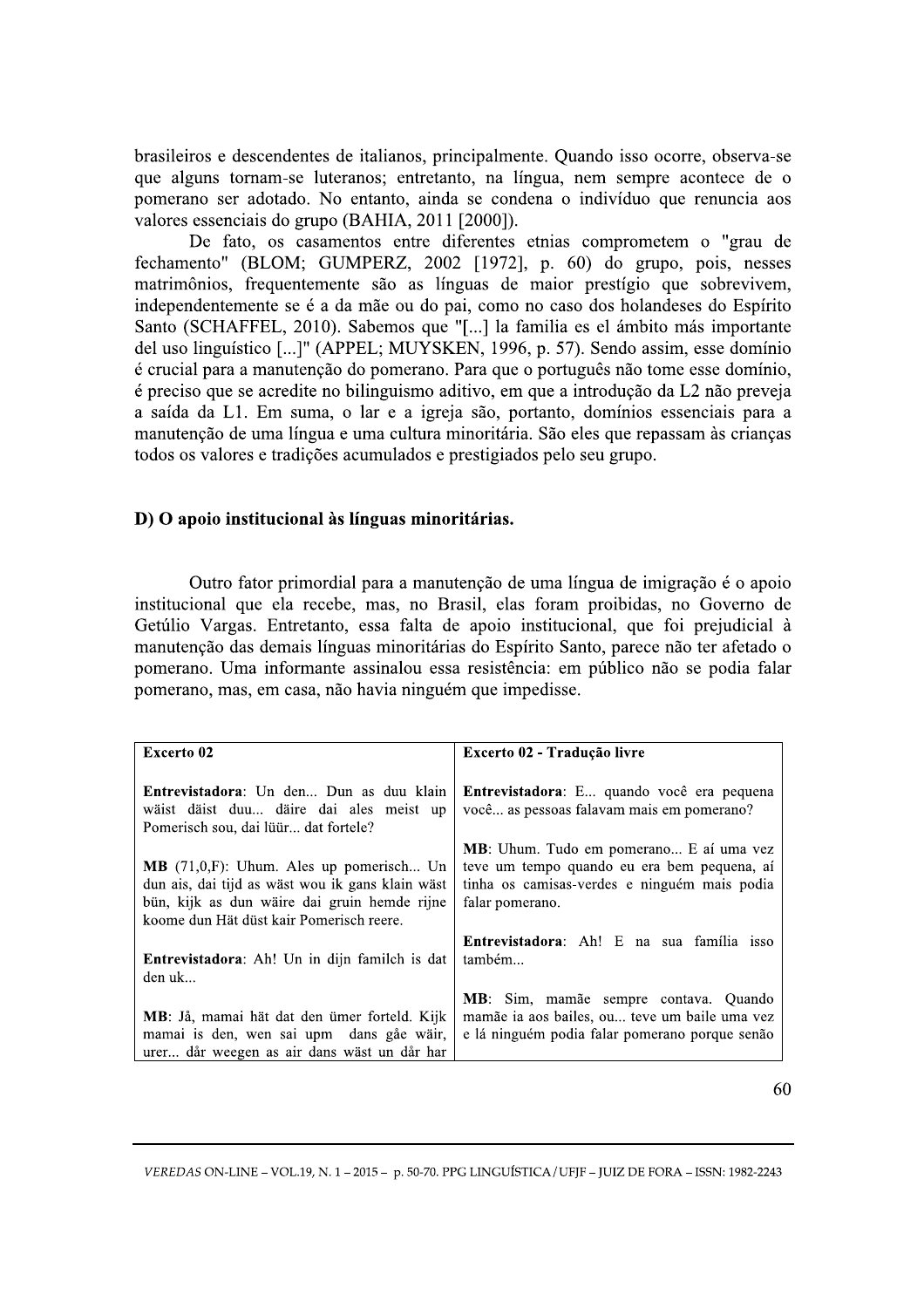| düst kair pomerisch fortele, dai har's glik, wäir<br>glik sequestrad woure.                                                         | era logo sequestrado.                                                                                         |
|-------------------------------------------------------------------------------------------------------------------------------------|---------------------------------------------------------------------------------------------------------------|
|                                                                                                                                     | Entrevistadora: Meu Deus.                                                                                     |
| Entrevistadora: Maine Seit.                                                                                                         |                                                                                                               |
| MB: Un dun nåher is dat jå werer weg wäst.<br>Dun is dat jå werer foroiwer wäst dun häwe küüt<br>dai lüür jå werer Pomerisch reere. | MB: E depois isso acabou de novo. Depois isso<br>passou e as pessoas podiam falar pomerano de<br>novo.        |
| Entrevistadora: Åwer ine huus küüne jij                                                                                             | Entrevistadora: E em casa vocês podiam                                                                        |
| MB: Jå, t'huus jå, kijk t'huus wäire jå dai ni.<br>Åwer dai Pomerische kirche sin dun sogår tau<br>mokt woure.                      | MB: Sim, em casa sim porque eles não estavam<br>lá. Mas as igrejas pomeranas foram fechadas<br>naquela época. |
| Entrevistadora: Jå?                                                                                                                 | Entrevistadora: Ah é?                                                                                         |
| MB: In dai tijd.                                                                                                                    | MB: Naquela época.                                                                                            |
| Entrevistadora: Un dai praistes un souwat uk<br>ales                                                                                | Entrevistadora: E os pastores e tudo isso<br>também                                                           |
| MB: Ales preise noome woure dai häwe küüt<br>kair Düütsch meir                                                                      | MB: Foram todos presos e não podiam mais falar<br>alemão                                                      |
| Entrevistadora: Un dun wou häwe dai dat dun                                                                                         | Entrevistadora: E como eles faziam então?                                                                     |
| mokt?                                                                                                                               | MB: Depois eles tudo, aí tudo passou. Isso não<br>durou muito tempo.                                          |
| MB: Nåher häwe's dat werer ales üm, dun is<br>dat werer ales foroiwer wäst. Dat is ni lang wäst.                                    |                                                                                                               |

Excerto 2: Trecho de entrevista com informante do G-IV.

Apesar da ameaça e do medo dos pomeranos diante dessa proibição, é nítida sua resistência e persistência em manter sua língua. Esse afinco que os move é talvez um dos mais importantes fatores para a manutenção linguística.

A escola, em contrapartida, "ensina tudo aquilo que 'não lhes interessa' e que no futuro 'levará seus filhos para a cidade'" (BAHIA, 2011 [2000], p. 176) e a desprezar suas raízes. Acreditando nisso, muitos pais deixavam seus filhos estudarem apenas para aprender a ler e escrever. Devido a essa forma de pensar, a evasão escolar era muito alta, no município. Com a baixa escolaridade, muitos não aprendiam quase nada de português.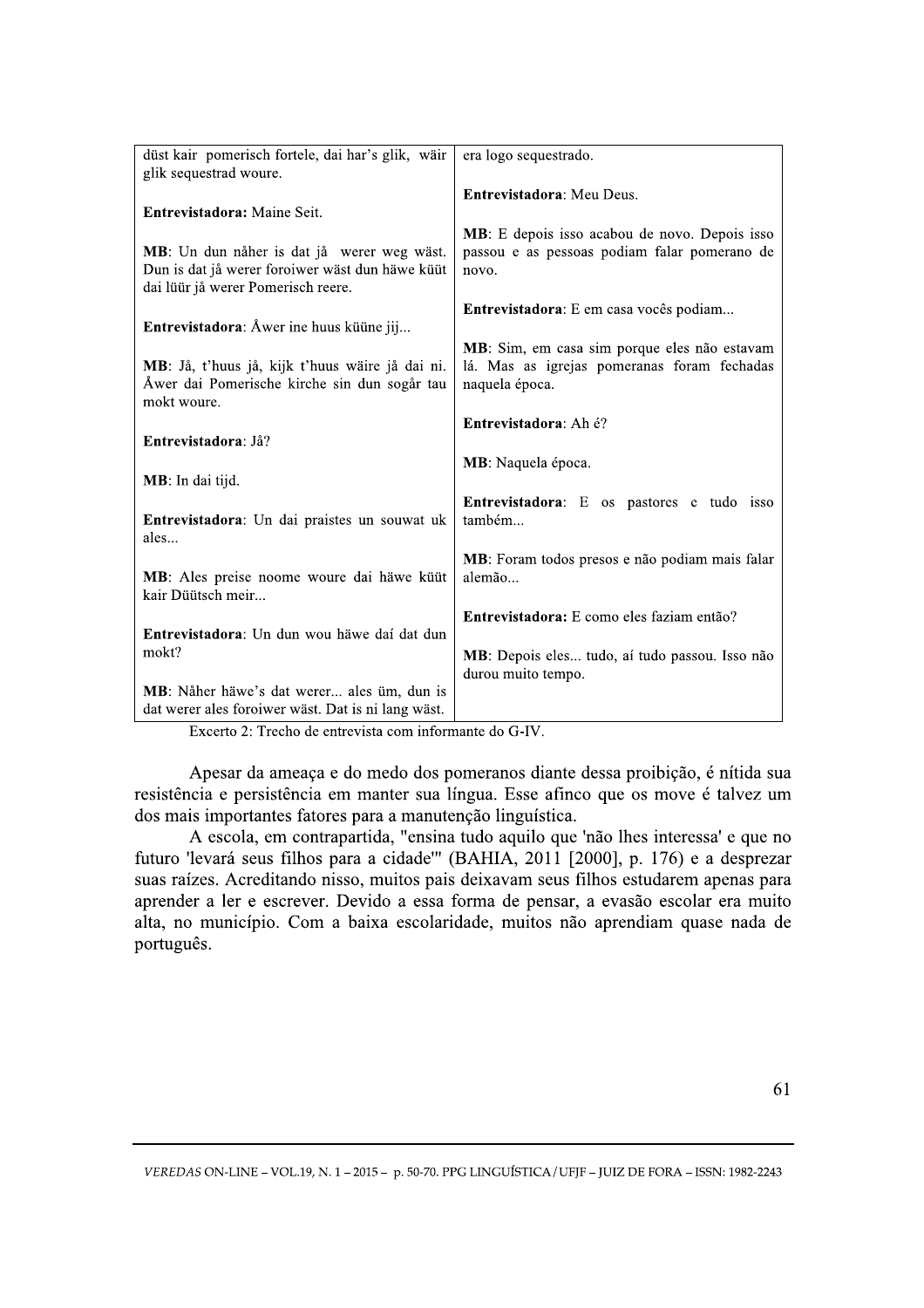| Excerto 03                                                                                                                                                                                                                                                                                                              | Excerto 03 - Tradução livre                                                                                                                                                                                                                                                                                    |
|-------------------------------------------------------------------------------------------------------------------------------------------------------------------------------------------------------------------------------------------------------------------------------------------------------------------------|----------------------------------------------------------------------------------------------------------------------------------------------------------------------------------------------------------------------------------------------------------------------------------------------------------------|
| <b>Entrevistadora:</b> Wäir dat dun seir streng, sou<br>as wen jij ine schaul günge, küüne jij kair<br>platdüütsch reere, kair pomerisch, blous<br>brasiliånisch, wäir dat sou urer?                                                                                                                                    | <b>Entrevistadora</b> : Isso era muito rígido,<br>naquela época, quando vocês iam para a<br>escola, vocês podiam falar em pomerano ou<br>só brasileiro, era assim ou?                                                                                                                                          |
| <b>LZ</b> $(71,3,F)$ : Sou, wij hare ain swart<br>schaulleiresch, sai naim dat sou an as dat<br>wäir. Fortele düste dai kiner jå ni ine schaul<br>dai müste jå stil sijte, grår wen dai leese<br>däire, [nij taum fajtån] müste jå ale gans stil<br>sijte un wek däire den uk bal leire<br>brasiliånisch fortele un:::: | LZ: Assim, nós tínhamos uma professora<br>negra, ela aceitava a situação como era. As<br>crianças não podiam conversar dentro da<br>sala, tinham que ficar sentados e calados,<br>exceto quando liam [incompreensivel], tinham<br>que ficar calados e alguns também<br>aprendiam logo a falar português e :::: |
| <b>Entrevistadora:</b> Awer sai däir<br>blous<br>brasiliånisch fortele urer<br>däir<br>sai<br>uk<br>pomerisch fortele?                                                                                                                                                                                                  | <b>Entrevistadora</b> : Mas ela só falava português<br>ou também falava pomerano?                                                                                                                                                                                                                              |
|                                                                                                                                                                                                                                                                                                                         | LZ: Ela só falava português.                                                                                                                                                                                                                                                                                   |
| LZ: Sai däir blous brasiliånisch fortele.<br>P 10 T 1 1 1                                                                                                                                                                                                                                                               |                                                                                                                                                                                                                                                                                                                |

Excerto 3: Trecho de entrevista com informante do G-IV.

De fato, uma escola que valoriza exclusivamente a língua e a cultura dominantes desfavorece a manutenção de uma língua minoritária. Então, se as crianças estudavam por poucos anos, as chances de se manter a língua de imigração eram grandes; entretanto, atualmente, muitas crianças já se propõem a estudar mais, a frequentar o Ensino Médio e até cursar uma faculdade. Pelas nossas observações, tivemos a oportunidade de constatar o aumento substancial da escolarização dos pomeranos.

# 5) Status econômico e social dos falantes da língua minoritária.

O status econômico e social dos grupos que falam a língua minoritária também é relevante para a manutenção linguística. Giles et al. (1977) acreditam que a língua minoritária é afetada negativamente, se seus falantes pertencerem à classe baixa. E, em tempos de modernização, segundo esses autores, as línguas minoritárias tendem a sofrer um duplo estigma: seus falantes são considerados, além de pobres, tradicionais e antiquados, incapazes de suportar a realidade econômica moderna.

Os pomeranos que emigraram eram praticamente todos pobres e, durante muitos anos, no Brasil, assim permaneceram. Todavia, o trabalho incessante deu a eles melhores condições de vida. Nesse sentido, a qualidade de imigrante trabalhador dá aos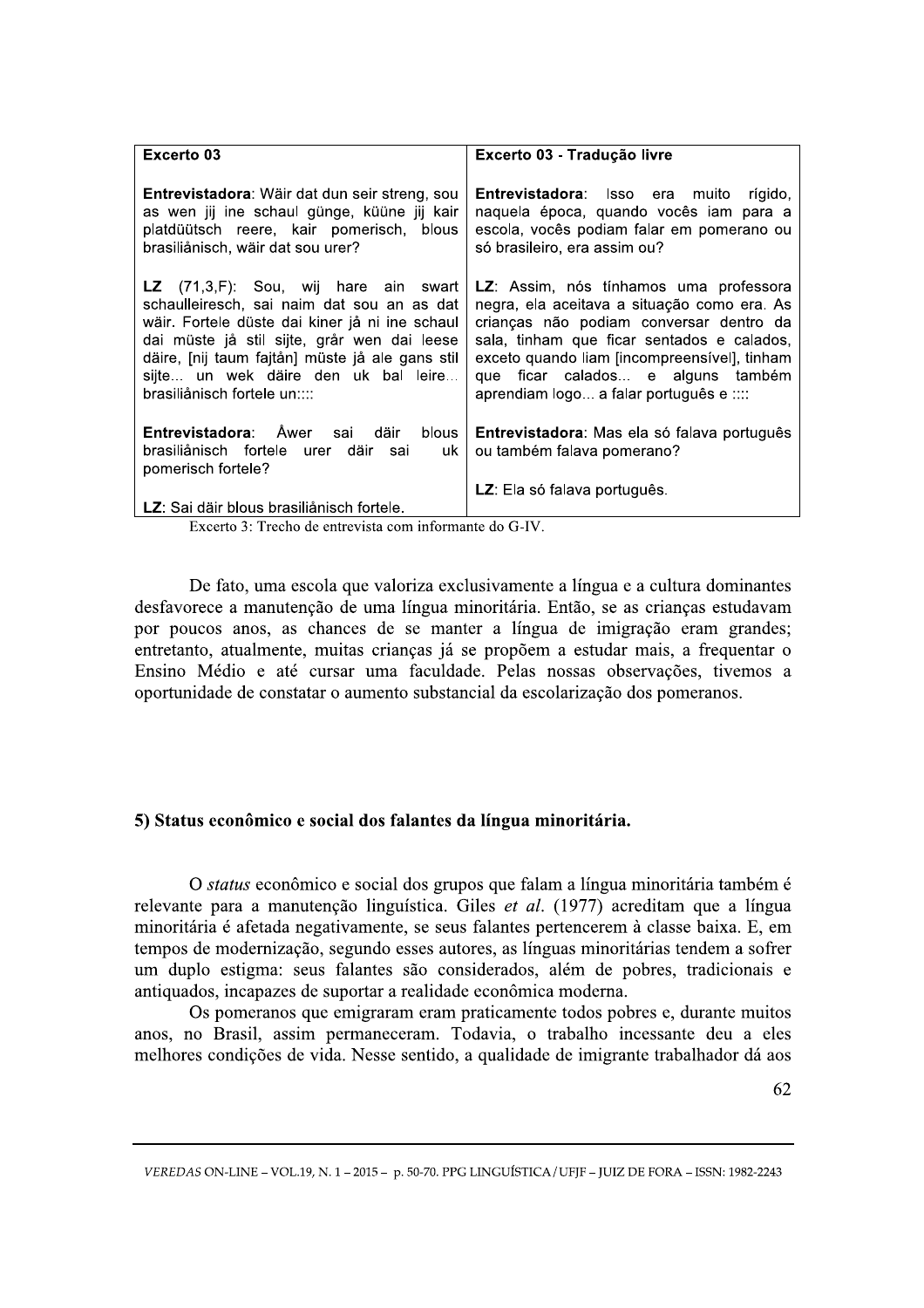descendentes de pomeranos um *status* social positivo. Isso os mobiliza e os inspira a se agruparem e se valorizarem: conseguiram alcançar o que tiveram que buscar do outro lado do Atlântico. Portanto, considerar-se vencedor acabou por valorizar seu modo de ser, sua cultura e sua língua.

#### 6) A dissimilaridade cultural entre os imigrantes e o país receptor.

Outro fator apontado como favorecedor da manutenção linguística é a dissimilaridade cultural dos grupos envolvidos. Segundo Fishman (1979; 1999) e Appel e Muysken (1996), a dissimilaridade cultural ajuda na preservação das línguas minoritárias, pois, quando as culturas são semelhantes, há uma tendência maior à miscigenação e, portanto, à substituição linguística. No caso dos pomeranos, a língua e a cultura, de um modo geral, são muito diferentes das do povo brasileiro, o que deixava a língua de imigração mais propensa a se manter.

Até aqui, vimos os fatores favorecedores da manutenção - ou da substituição linguística apontados na literatura do Contato de Línguas e chegamos à conclusão de que somente esses fatores não conseguem explicar a permanência do pomerano em Caramuru, Santa Maria de Jetibá. Como favorecedores da manutenção, temos apenas quatro: a localização da comunidade na zona rural, o grande número de casamentos endogâmicos, a religião, e a disssimilaridade cultural. Por sua vez, temos um número muito expressivo de fatores de substituição: número pequeno de imigrantes; interrupção das imigrações; migração interna; imigração definitiva, sem ideia de retorno à pátria de origem; vontade de ascender socioeconomicamente; crescente processo de urbanização; aumento da escolarização; número expressivo de casamentos exogâmicos, atualmente; a pobreza inicial; as campanhas de nacionalização; e o preconceito. Por essa lista, não é difícil entender por que tantas línguas de imigração com histórias parecidas com a do pomerano se perderam, como é o caso dos dialetos italianos (PERES, 2011a; 2011b; 2014) e do holandês (SCHAFFEL, 2010).

Se os fatores objetivos sozinhos não explicam a manutenção do pomerano, devemos buscar suas causas nos fatores subjetivos. Fishman (1979; 1999), De Heredia (1989, Grosjean (2001), Fought (2010) e Edwards (2010; 2011), entre outros, indicam que as atitudes linguísticas da comunidade ajudam a elucidar os processos de manutenção/substituição linguística. Dessa forma, importa-nos analisar as atitudes do grupo (1) para com o pomerano, (2) para com o português, (3) para com o bilinguismo e o biculturalismo e (4) para com o purismo linguístico. Também nos interessam (5) as atitudes do grupo majoritário para com o minoritário. Vamos, então, a essas questões.

As entrevistas realizadas e as observações feitas deixaram claro que 100% dos informantes são a favor do bilinguismo aditivo, isto é, da entrada do português no repertório linguístico da comunidade sem a saída do pomerano. No entanto, quando perguntados sobre a beleza e a utilidade de suas línguas, o G-III (de 31 a 55 anos) e o G-

VEREDAS ON-LINE - VOL.19, N. 1 - 2015 - p. 50-70. PPG LINGUÍSTICA / UFIF - JUIZ DE FORA - ISSN: 1982-2243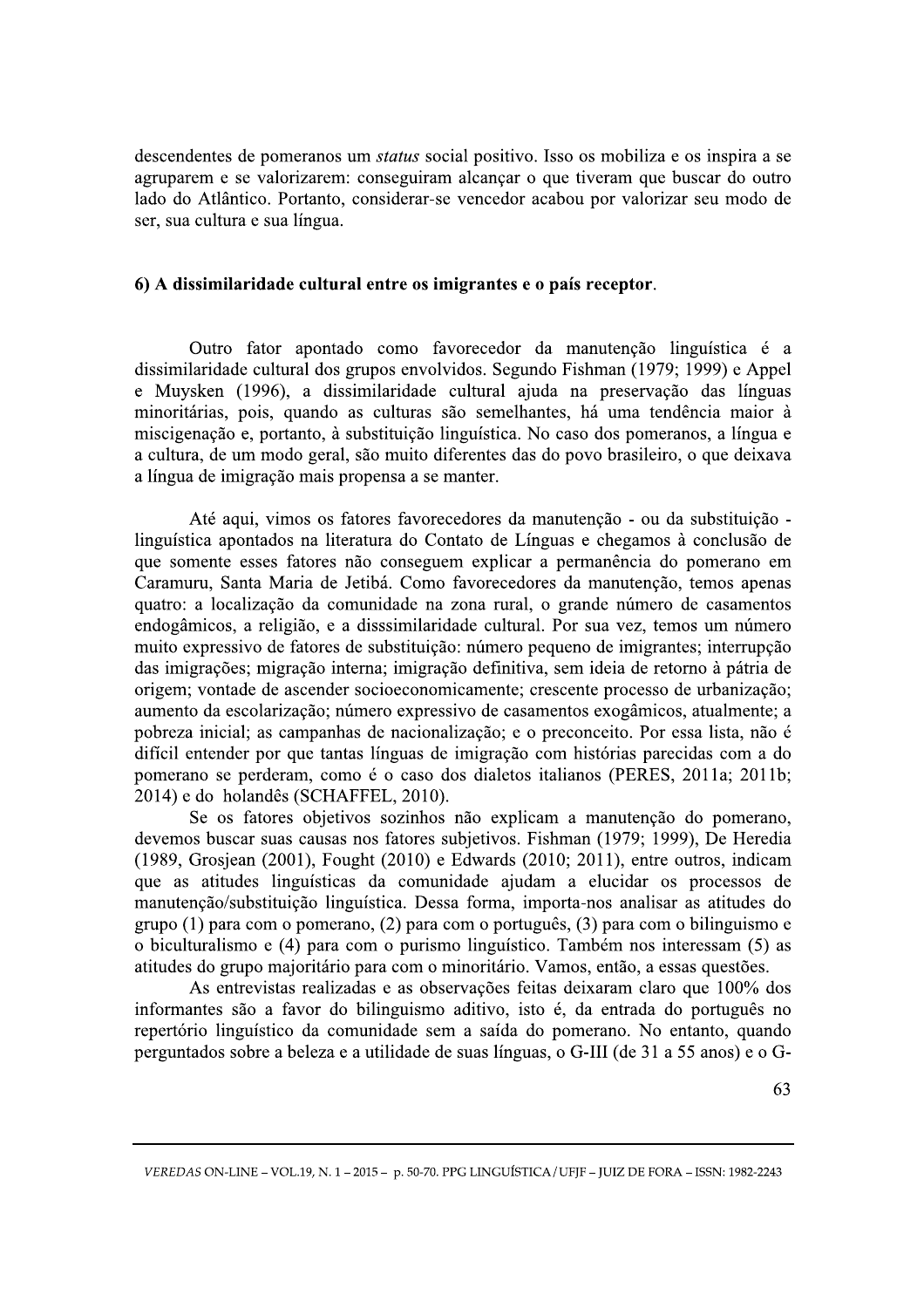IV (acima de 55 anos) não escondem sua admiração e apreço pelo pomerano, ao passo que o G-I (de 09 a 13 anos) e G-II (de 14 a 30 anos) mostram-se mais envolvidos com o português. Estes dois grupos, no entanto, concordam que, apesar de o português ser necessário, não se deve perder a língua de imigração.

O G-IV foi o único grupo que vê a mistura das línguas com preocupação temem que ela se dê porque os jovens não queiram mais falar o pomerano. Os demais grupos veem a prática com naturalidade, como uma decorrência do bilinguismo. Entretanto, o G-I se sente menos competente no pomerano, pois acredita não conhecer todas as palavras que os mais velhos utilizam.

As atitudes do grupo majoritário para com o minoritário sempre foram pautadas no preconceito, inclusive linguístico. Sabemos que a língua pomerana foi considerada, por muito tempo, um dialeto em relação ao alemão padrão, sendo visto como 'um alemão errado'. Lembremos, entretanto, que a distinção entre língua e dialeto é essencialmente política, e o pomerano supre normalmente as necessidades comunicativas de sua comunidade de falantes.

Atualmente, especificamente nos últimos 5 anos, a escola, instituição da língua majoritária por excelência, abriu um pequeno espaço para o ensino da língua pomerana. Certamente, é cedo para avaliar suas implicações na ordem da manutenção, mas é inegável que mostra um avanço na autoestima do falante de pomerano e uma nova possibilidade de vê-lo como uma língua de prestígio.

Diante do exposto, percebemos que os fatores que contribuíram para a manutenção da língua pomerana em Santa Maria de Jetibá são, em sua maioria, subjetivos. É verdade que a língua não foi prestigiada pela sociedade brasileira, mas conta com o apreço de seus próprios falantes. E são eles que decidem se falarão ou não a língua minoritária.

Também seria muito prejudicial o purismo, ou seja, dizer, por exemplo, que os pomeranos são contra a entrada do português na comunidade. Embora haja certa desconfiança com relação ao avanço do português, na forma de bilinguismo, eles são favoráveis à inclusão da língua majoritária. Todavia, acima de tudo, está a admiração e o envolvimento da comunidade para com a sua língua. Com obstinação eles pregam a manutenção do pomerano às futuras gerações, e essa consciência e luta em prol da língua é crucial para a sua manutenção.

 $\Omega$  que se pode observar, diante de tudo o que expusemos, é que a questão central da manutenção linguística consiste na unidade identificadora e caracterizadora da comunidade linguística. Essa unidade deve ser capaz de manter a coesão do grupo, o qual deve ter atitudes favoráveis para consigo mesmo. Ao contrário do que possa parecer, a escolaridade e o contato com o Outro não são os fatores centrais da manutenção ou da substituição linguística, pois eles só prejudicarão a preservação da língua minoritária se não houver mais nenhum aspecto que identifique o grupo étnico, que o ligue, que o conecte aos demais membros do grupo e à sua língua. Acreditamos que os pomeranos podem e mesmo devem aprender a língua da nação acolhedora. Na verdade, atualmente isso é mais um aspecto de sua identidade. Afinal, eles não são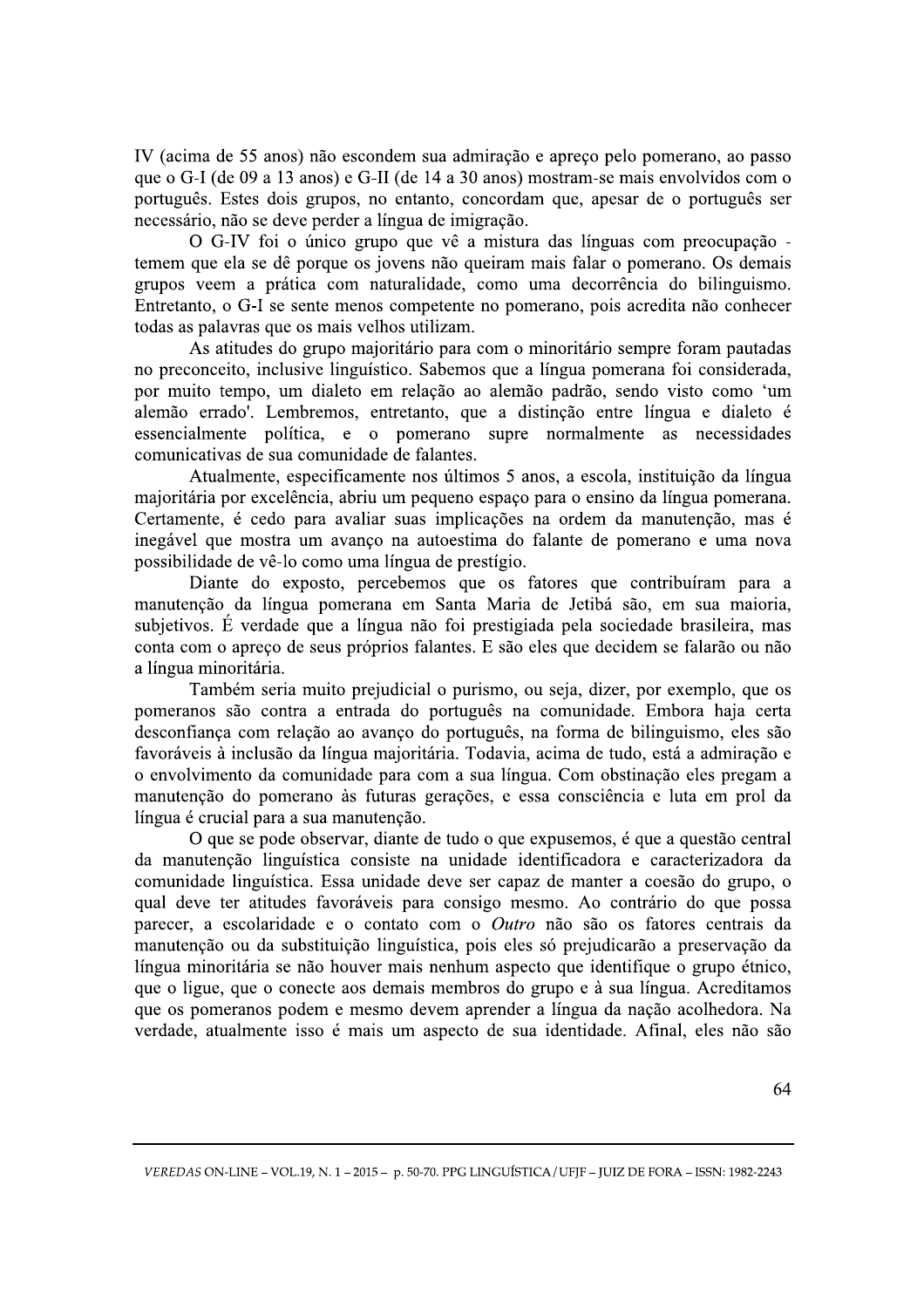somente pomeranos; são espírito-santenses, são brasileiros, e essas características não os tornam menos pomeranos.

Concluindo, vale dizer que preservar uma língua de imigração não é tarefa fácil, pois muitas questões entram em jogo. Nesse processo, os fatores objetivos são importantes, mas não essenciais. A ligação que existe entre língua e falante é forte o bastante para resistir a essas pressões. No entanto, quando essa conexão se enfraquece, motivada, principalmente, pela subjetividade que atua sobre as atitudes e a(s) identidade(s) da comunidade linguística, aí quebra-se um elo: aquele falante não pertence mais ao universo daquela língua e daquela cultura, e vice-versa.

O excerto 02 dá-nos clareza da influência dos fatores externos, mas também nos mostra a força dos internos. Valorizada, a língua ganha status fora da comunidade, mas o principal para a sua manutenção é a transmissão intergeracional no âmbito familiar. Sendo assim, muitas vezes o valor que é conferido à língua fora da comunidade é um ganho complementar e importante, mas o valor dado a ela no âmbito da família é seu meio de sobrevivência. Então, nesse espaço, o do lar, deve haver uma intervenção no sentido de ajudar e aconselhar a família sobre a importância de se repassar sua língua materna às futuras gerações e o direito de se fazê-lo.

### 3. Considerações finais

Ao longo deste trabalho, dedicamo-nos ao estudo das atitudes linguísticas dos pomeranos para com as línguas de imigração e oficial. As entrevistas revelam que a comunidade linguística mostra-se inteiramente favorável ao bilinguismo: todos afirmaram que é importante falar ambas as línguas, inclusive, os informantes do grupo IV, que fazem uma ressalva: eles aceitam a chegada do português, mas rejeitam veementemente a saída da língua pomerana, que, em sua opinião, não deve ser perdida.

Apesar da total receptividade ao bilinguismo, pudemos notar uma diferença quanto às atitudes linguísticas. O G-IV demonstra que gosta de ambas as línguas, porém mais do pomerano, até porque é aquela que eles conhecem melhor. No G-I acontece o inverso: ele gosta de ambas, mas um pouco mais do português. O preconceito linguístico se mostrou responsável pelo estigma que o pomerano carrega junto ao G-II. As competências em pomerano do G-I e G-II são criticadas pelos grupos mais velhos, que acreditam que eles estão parando de falar a língua. Quanto à mistura de línguas, é uma prática comum dos grupos I, II e III, mas não do G-IV, que vê essa prática com desconfianca.

A comunidade linguística pomerana mostrou satisfação com a valorização de sua língua: 100% de nossos entrevistados são a favor da cooficialização e do ensino da língua pomerana no âmbito escolar. Eles acreditam na ajuda que essas medidas darão à manutenção do pomerano. Tendo entendido que o pomerano é também um brasileiro, atualmente faz parte da identidade pomerana, ser bilíngue português/pomerano. Esse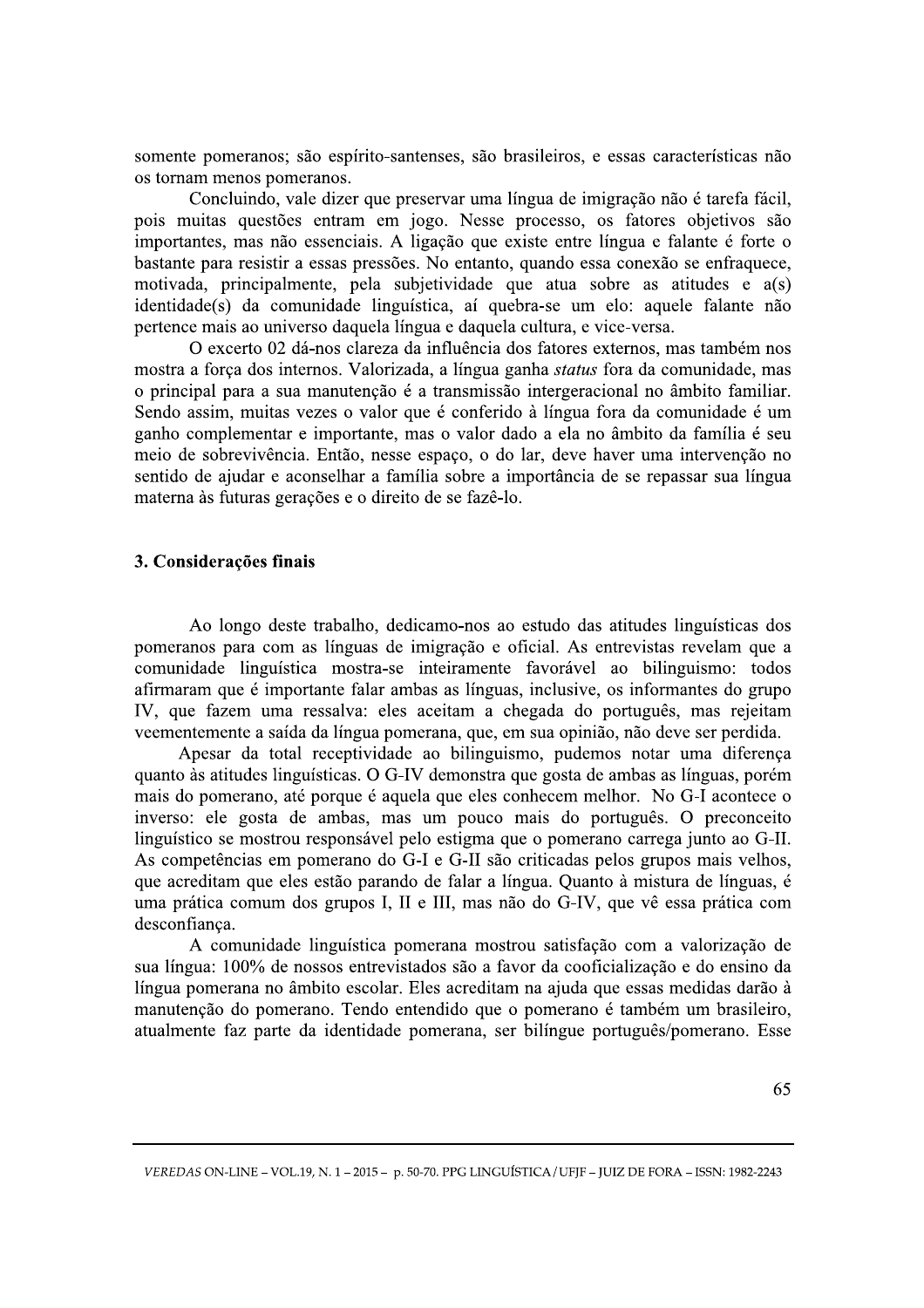bilinguismo mostra o poder de reinvenção das tradições e a adaptação da cultura diante de uma sociedade em transformação.

Seria muito prejudicial, para a manutenção, o purismo linguístico; dizer, por exemplo, que são contra a entrada do português na comunidade. Embora, haja certa desconfiança para o avanço do português, eles são favoráveis à inclusão do português no repertório linguístico da comunidade, na forma de bilinguismo. Todavia, acima de tudo isso, estão a admiração e o envolvimento da comunidade para com a sua língua. Com obstinação, eles pregam a transmissão do pomerano às futuras gerações. Essa consciência e luta em prol da língua é crucial para a manutenção da mesma.

Portanto, estamos diante de uma língua de imigração que venceu a Lei da Terceira Geração (WEINREICH, 1970 [1953]), que conseguiu atender às necessidade linguístico-comunicativas de seus falantes em dois espaços completamente diferentes – Pomerânia e Brasil -, em tempos/séculos muito distintos e com pessoas muito diversas. Essa lealdade do povo para com sua língua é muito expressiva no processo de manutenção linguística. Nosso dever agora para com a comunidade pomerana é, primeiro, o respeito e, segundo, o apoio e a ajuda. Não podemos deixar que essa língua, com toda a sua história e sua cultura, seja esquecida.

# Sociolinguistic analysis of maintenance of Pomeranian language in Caramuru, Santa Maria de Jetibá, Espírito Santo

ABSTRACT: This sociolinguistic research aims to investigate the maintenance of Pomeranian spoken over 150 years in Caramuru, Santa Maria de Jetibá, Espírito Santo. To this end, we make use of participant observation and interviews with 40 informants born and living in the locality, ranked according to their gender  $/$  sex, age and education. The results show that the objective factors of maintenance described in the literature of Language Contact can not explain the existence of this immigration language until today. Therefore, it is indispensable to investigate the subjective factors, such as feelings of identity and loyalty to the group and to the language by speakers, to explain the phenomenon.

Keywords: Pomeranian and Portuguese language contact: Pomeranian immigration in Espírito Santo: Maintenance/replacement of minority languages.

#### Referências bibliográficas

APPEL, R.; MUYSKEN, P. Bilingüismo y contacto de lenguas. Barcelona: Ariel,

1996.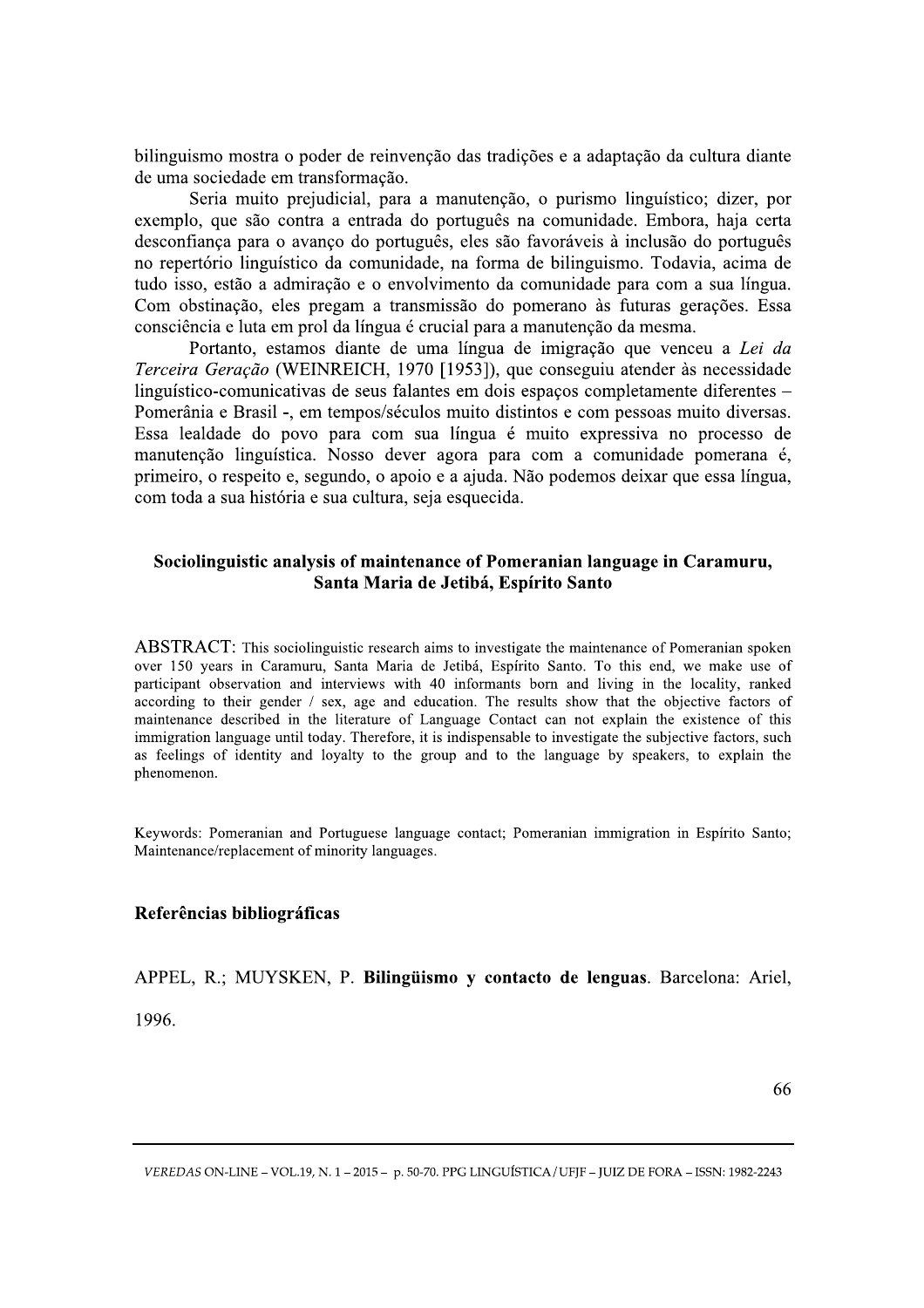ARQUIVO PÚBLICO DO ESTADO DO ESPÍRITO SANTO. Imigrantes: estatísticas. Disponível em: http://www.ape.es.gov.br/imigrantes/html/estatisticas.html. Acesso em 16 ago. 2010.

BAHIA, J. O tiro da bruxa: Identidade, Magia e religião entre os camponeses pomeranos do estado do Espírito Santo. Rio de Janeiro: Garamond, 2011 [2000].

BAKER, C.; JONES, S.P. Encyclopedia of bilingualism and bilingual education. Clevedon: Multilingual Matters, 1998.

BLOM, J.; GUMPERZ, J. J. O significado social na estrutura linguística. Tradução de Pedro M. Garcez e José Paulo de araújo. In: RIBEIRO, B.T.; GARCEZ, P. M. (orgs.). Sociolingüística Interacional. São Paulo: Loyola, 2002 [1972], p. 45-84 [humanística].

CHAMBERS, J. K.; TRUDGILL, P. La dialetologia. Tradução: Carmen Morán González. Madri: Visor libros, 1994.

DE HEREDIA, C. Do bilingüismo ao falar bilíngüe. *In*: VERMES, G.; BOUTET, J. (org.). Multilingüismo. Tradução de Celene M. Cruz et al. Campinas: Editora da Unicamp, 1989, p. 177 - 220.

EDWARDS, J. Minority languages and group identity: cases and categories. Amsterdam/ Philadelphia: John Benjamins Publishing Company, 2010 [IMPACT: Studies in language and society, vol. 27].

. Language and identity: an introduction. Cambridge: Cambridge University Press, 2011 [Key topic in sociolinguistic].

FASOLD, R. La sociolinguística de la sociedad: Introducción a la sociolinguística. Tradução de Margarita España Villasante e Joaquín Mejía Alberdi. Madrid: Visor libros, 1996.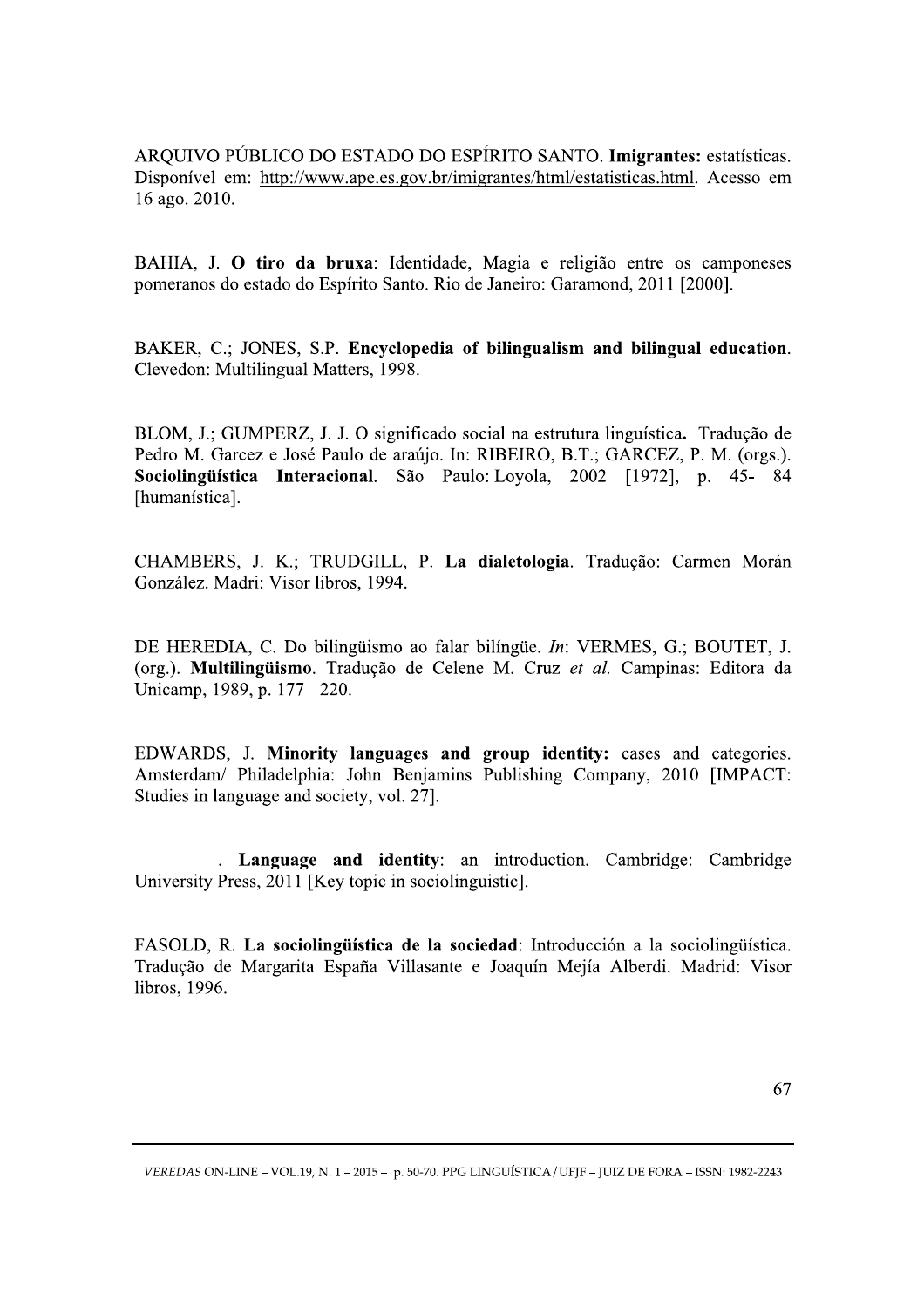FISHMAN, J. A. Sociología del language. Tradução de Ramón Sarmiento y Juan Carlos Moreno. Madrid: Cátedra, 1979.

. Handbook of language and ethnic identity. New York, Oxford: Oxford University Press, 1999.

FOUGHT, C. Language and Ethnicity. Cambridge: Cambridge University Press, 2010 [Key topics in sociolinguistic].

GILES, H. et al. Towards a theory of language in ethnic groups relations. In: (ed.). Language, ethnicity and intergroup relations. Londres: Academic Press, 1977.

GROSJEAN, F. Life with two languages: an introduccion to bilingualism. 11 impressão. Cambrige, Massachussetts, London: Harvard University Press, 2001.

HÖHMAN. B. Manutenção e planificação linguística numa comunidade pomerana do Espírito Santo. Um estudo sócio-linguístico. In: BARRETO, M. M. G. S.; SALGADO, A. C. P. (Org.). Sociolingüística no Brasil: uma contribuição dos estudos sobre línguas em/de contato: homenagem ao professor Jürgen Heye. Rio de Janeiro: 7Letras, 2009, p.  $191 - 201.$ 

Sprachplanung und spracherhalt innerhalb einer Pomerischen sprachgemeinschaft: eine soziolinguistische studie in Espírito Santo/ Brazilien. Berlin: Peter Lang, 2010.

JACOB, J. K. A imigração e aspectos da cultura pomerana no Espírito Santo. Vitória: Departamento Estadual de Cultura, 1992. (Coleção memórias 3).

JORGENSEN, D. L. Participant observation: a methodology for human studies. Califórnia, EUA: Sage publications, 1989.

LABOV, W. Padrões sociolingüísticos. São Paulo: Parábola, 2008. (Lingua[gem]; 26).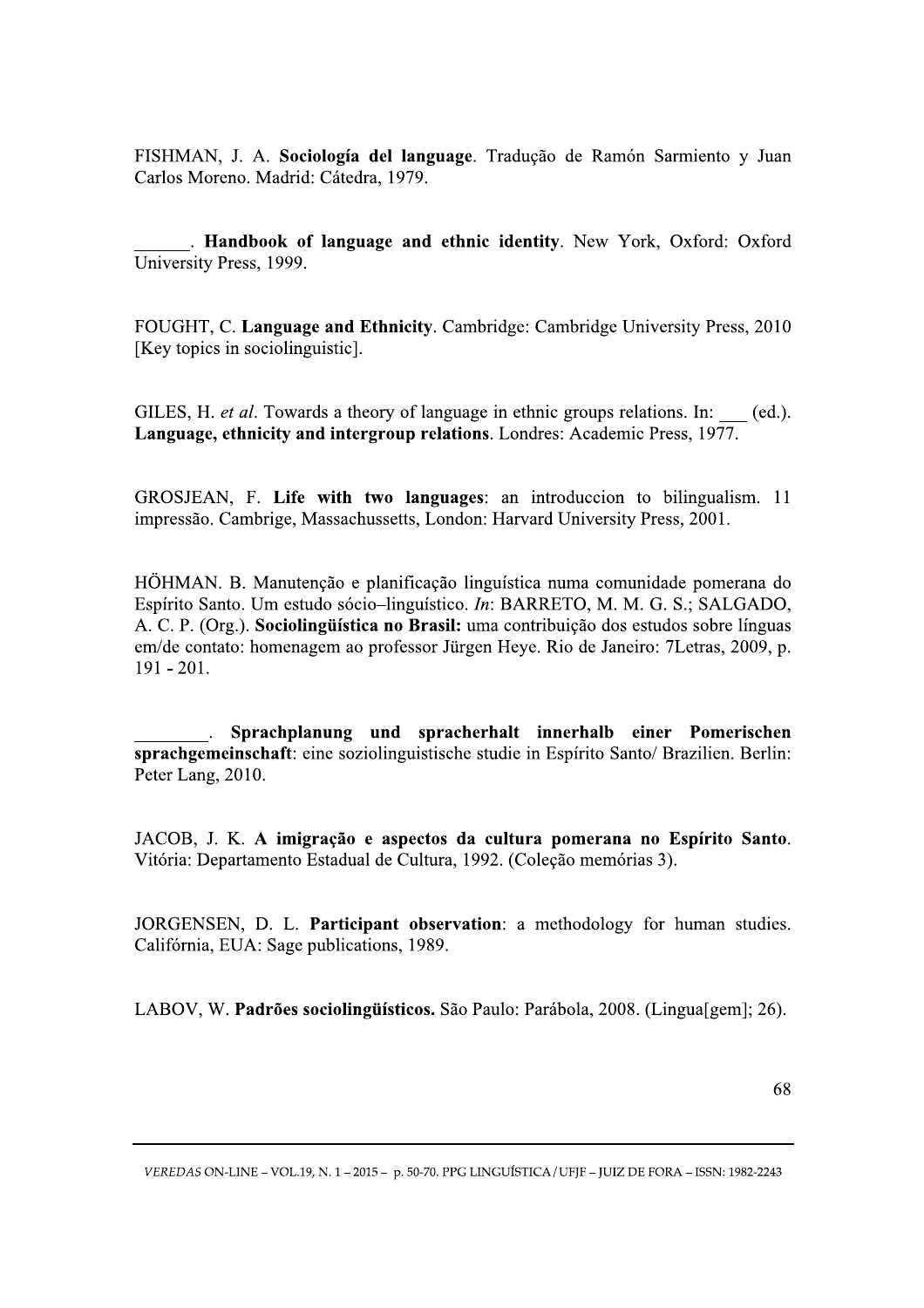MARTINS, G.A.; THEÓPHILO, C.R. Metodologia da investigação científica para ciências sociais aplicadas. São Paulo: Atlas, 2007.

MATRAS, Y. Language contact. Cambridge: Cambridge University Press, 2009 [Cambridge textbooks in linguistics].

OLIVEIRA, J.T. de. História do estado do Espírito Santo. 3.ed. Vitória: Arquivo Público do Estado do Espírito Santo, 2008 (Coleção Canaã; v. 8).

PERES, E. P. Aspectos da imigração italiana no Espírito Santo: a língua e cultura do Vêneto em Araguaia. Dimensões - Revista de História, v. 26, p. 44-59, 2011a.

. Análise da vitalidade do vêneto em uma comunidade de imigrantes italianos no Espírito Santo. Revista (Con)textos linguísticos (UFES), v. 5, p. 83-100, 2011b.

. Aspectos sócio-históricos do contato entre o dialeto vêneto e o português no Espírito Santo. Revista (Con)textos linguísticos (UFES), v. 8, n. 10.1, p. 53-71, 2014.

POUTIGNAT, P; STREIFF-FENART, J. A etnicidade: um novo conceito para um velho fenômeno? In: . Teorias da etnicidade: seguido de grupos étnicos e suas fronteiras de Fredrik Barth. São Paulo: UNESP, 1998, p. 21-32.

RÖLKE, H.R. Descobrindo raízes: aspectos geográficos, históricos e culturais da Pomerênia. Vitória: UFES/Secretaria de produção e difusão cultural, 1996.

SCHAFFEL, E. Análise sociolinguística do desaparecimento da língua holandesa no Espírito Santo. -2010. 111f. Trabalho de conclusão de curso (Licenciatura em Língua Portuguesa e Literatura de Língua Portuguesa) – Departamento de Línguas e Letras, Universidade Federal do Espírito Santo, Vitória, 2010.

SCHUMM, G. Línguas de imigração européia: Pomerano. Disponível em: http://www.labeurb.unicamp.br/elb/europeias/pomerano.htm. Acesso em: 01 nov 2013.